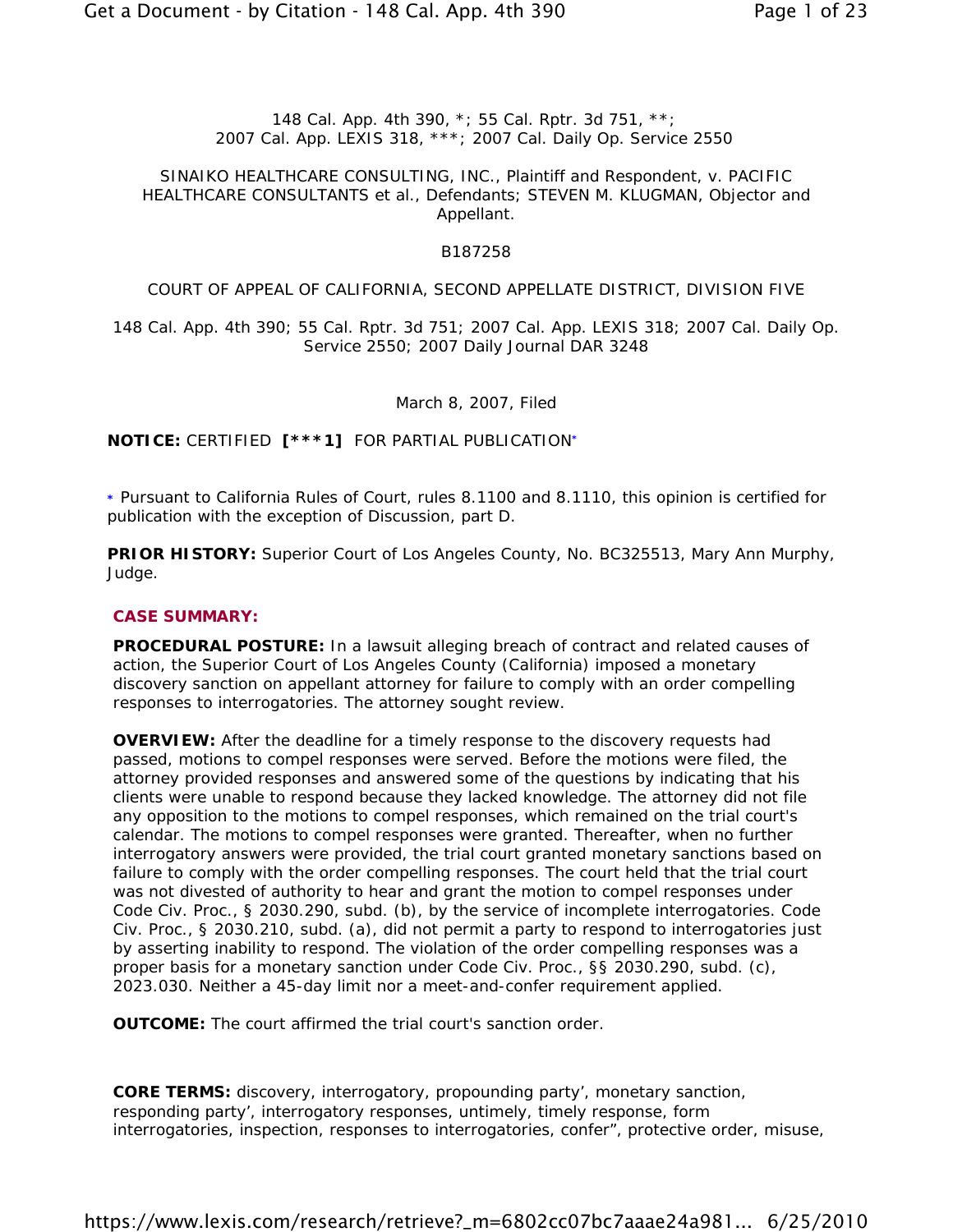Discovery Act, discovery process, statutory provisions, terminating, complied, discovery request, substantial justification, confer requirement, incomplete, violating, demurrer, evasive, hear, reconsideration, log", authority to grant

#### **LEXISNEXIS(R) HEADNOTES**

Civil Procedure > Sanctions > General Overview Civil Procedure > Appeals > Appellate Jurisdiction > Interlocutory Orders *HN1* **L**<sub>I</sub>The award of a monetary sanction in excess of \$5000 is directly appealable. Code Civ. Proc., § 904.1, subd. (a)(12).

Civil Procedure > Sanctions > General Overview

Civil Procedure > Appeals > Standards of Review > Abuse of Discretion

*HN2* A trial court's order imposing a monetary sanction in excess of \$5000 is reviewed for abuse of discretion. The appellate court resolves all evidentiary conflicts most favorably to the trial court's ruling and will reverse only if the trial court's action was arbitrary, capricious or whimsical. It is the appellant's burden to affirmatively demonstrate error and, where the evidence is in conflict, the reviewing court will not disturb the trial court's findings. To the extent that reviewing the sanction order requires the appellate court to construe the applicable discovery statutes, the appellate court does so de novo, without regard to the trial court's ruling or reasoning.

Civil Procedure > Discovery > Relevance *HN3* **See Code Civ. Proc., § 2017.010.** 

Civil Procedure > Discovery > General Overview

HN4<sup>+</sup> Discovery is to be allowed whenever consistent with justice and public policy. The statutory provisions must be liberally construed in favor of discovery and the courts must not extend the statutory limitations upon discovery beyond the limits expressed by the Legislature. Civil discovery is intended to operate with a minimum of judicial intervention. It is a central precept of the California Civil Discovery Act, Code Civ. Proc., § 2016.010 et seq., that discovery be essentially self-executing.

Civil Procedure > Discovery > Methods > General Overview

HN5<sup>+</sup> Generally, the parties may modify the statutory discovery procedures by written stipulation as provided in Code Civ. Proc., § 2016.030, and, unless restricted by the trial court, are free to utilize any of the prescribed discovery methods during the action in any sequence. Code Civ. Proc., §§ 2019.010, 2019.020. Neither a propounding party's demands nor a responding party's responses are filed with the trial court. Accordingly, the trial court does not usually consider either the propriety of a party's discovery demand or the adequacy of a party's response unless a dispute arises.

### Civil Procedure > Discovery > Protective Orders

*HN6* Mometh Mass Mess were as to interrogatories and document requests, the HN6 Mess mess and the Mess metal of the trial court may intervene in the discovery process in three circumstances. First, a responding party may move for a protective order to challenge a discovery demand. To prevail, it bears the burden under Code Civ. Proc., § 2019.030, subd. (b), to demonstrate that the discovery sought is unreasonably cumulative or duplicative, or is obtainable from some other source that is more convenient, less burdensome, or less expensive, as stated in Code Civ. Proc., § 2019.030, subd. (a)(1), or that the selected method of discovery is unduly burdensome or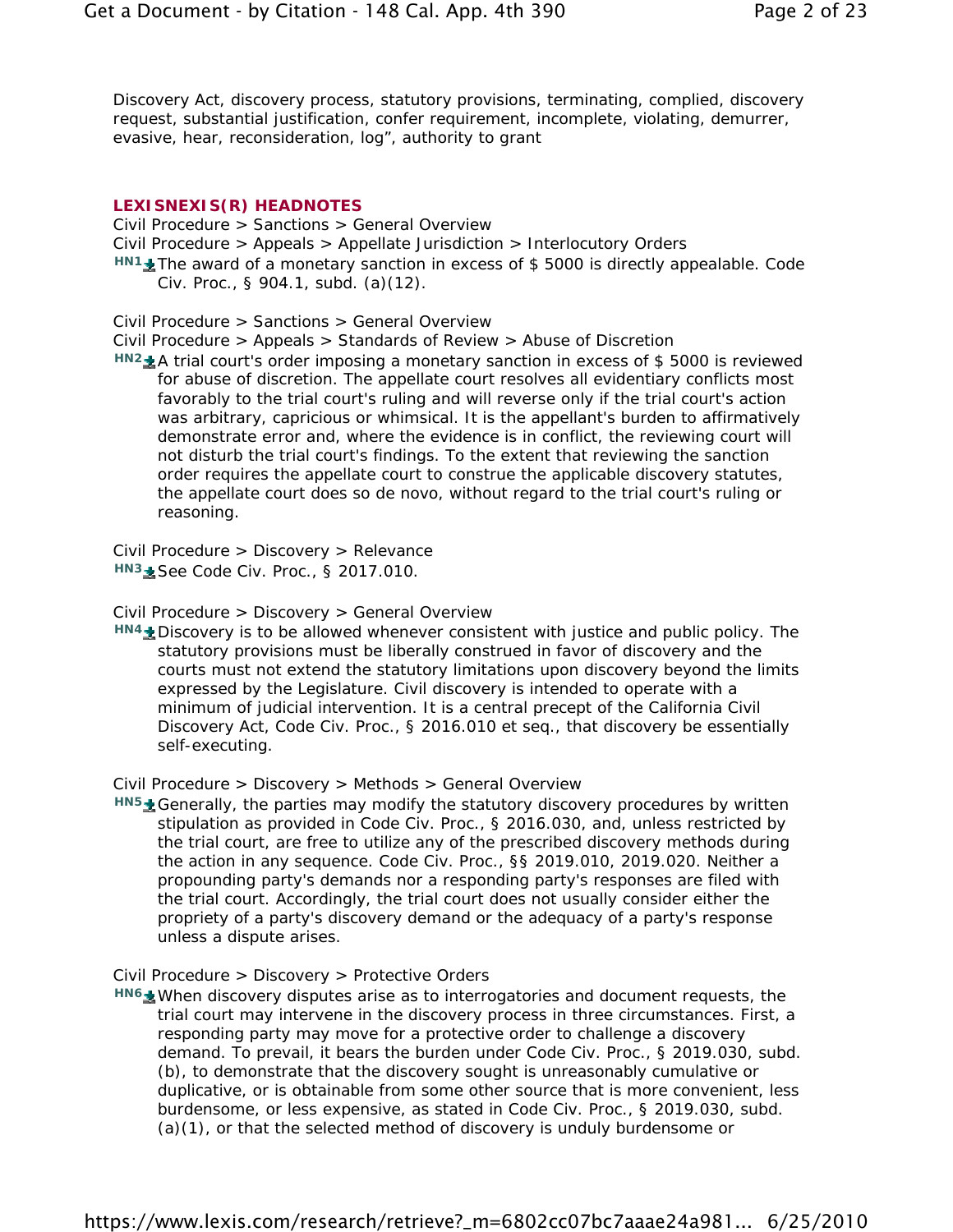expensive. Code Civ. Proc., §§ 2019.030, subd. (a)(2), 2030.090, 2031.060. The responding party must also demonstrate that it made a reasonable and good faith attempt at an informal resolution of each issue presented by the motion for a protective order. Code Civ. Proc., §§ 2016.040; 2019.030, subd. (b), 2030.090, subd. (a), 2031.060, subd (a). This is sometimes referred to as an obligation to meet and confer. Code Civ. Proc., § 2016.040.

#### Civil Procedure > Discovery > Motions to Compel

HN7 **I**f a propounding party is not satisfied with the response served by a responding party, the propounding party may move the court to compel further responses to interrogatories or inspection demands. Code Civ. Proc., §§ 2030.300, 2031.310. The propounding party must demonstrate that the responses were incomplete, inadequate or evasive, or that the responding party asserted objections that are either without merit or too general. Code Civ. Proc., §§ 2030.300, subd. (a)(1)-  $(3)$ , 2031.310, subd.  $(a)(1)-(3)$ . The propounding party must bring its motion to compel further responses within 45 days of the service of the response, in accordance with Code Civ. Proc., §§ 2030.300, subd. (c), § 2031.310, subd. (c), and must demonstrate that it complied with its obligation to meet and confer. Code Civ. Proc., §§ 2016.040, 2030.300, subd. (b), 2031.310, subd (b)(2). In addition, a party moving to compel further responses to an inspection demand must establish good cause justifying the discovery sought by the inspection demand. Code Civ. Proc., § 2031.310, subd. (b)(1).

#### Civil Procedure > Discovery > Misconduct

HN8<sup>+</sup> A trial court may intervene when a party fails to serve a timely response to interrogatories or inspection demands. Code Civ. Proc., §§ 2030.290, 2031.300. A party that fails to serve a timely response to the discovery request waives any objection to the request, including one based on privilege or the protection of attorney work product. Code Civ. Proc., §§ 2030.290, subd. (a); 2031.300, subd. (a). The trial court may relieve the party of its waiver, but that party must first demonstrate that (a) it subsequently served a response to the demand; (b) its response is in substantial compliance with the statutory provisions governing the form and content of the response; and (c) the party's failure to serve a timely response was the result of mistake, inadvertence, or excusable neglect. Code Civ. Proc., §§ 2030.290, subd. (a)(1)-(2), 2031.300, subd. (a)(1)-(2). The propounding party can move the trial court for an order compelling a party to respond to the discovery request. Code Civ. Proc., §§ 2030.290, subd. (b), 2031.300, subd. (b). Unlike a motion to compel further responses, a motion to compel responses is not subject to a 45-day time limit, and the propounding party does not have to demonstrate either good cause or that it satisfied a meet-andconfer requirement.

#### Civil Procedure > Discovery > Misconduct

HN9<sup>1</sup> If a party fails to serve a timely discovery response, and the propounding party moves for and obtains a court order compelling a response, the trial court must impose a monetary sanction against the delinquent party unless that party acted with substantial justification or the sanction would otherwise be unjust. Code Civ. Proc., §§ 2030.290, subd. (c), 2031.300, subd. (c). In addition, if that party subsequently disobeys the court's order compelling a response, the trial court may then make those orders that are just, including the imposition of an issue sanction, an evidence sanction, or a terminating sanction. In lieu or in addition to any of those sanctions, the trial court may impose a monetary sanction under Code Civ. Proc., § 2023.030. Code Civ. Proc., §§ 2030.290, subd. (c), 2031.300, subd. (c). Code Civ. Proc., § 2023.030, authorizes a trial court to impose a monetary sanction against any party or attorney, or both, who has engaged in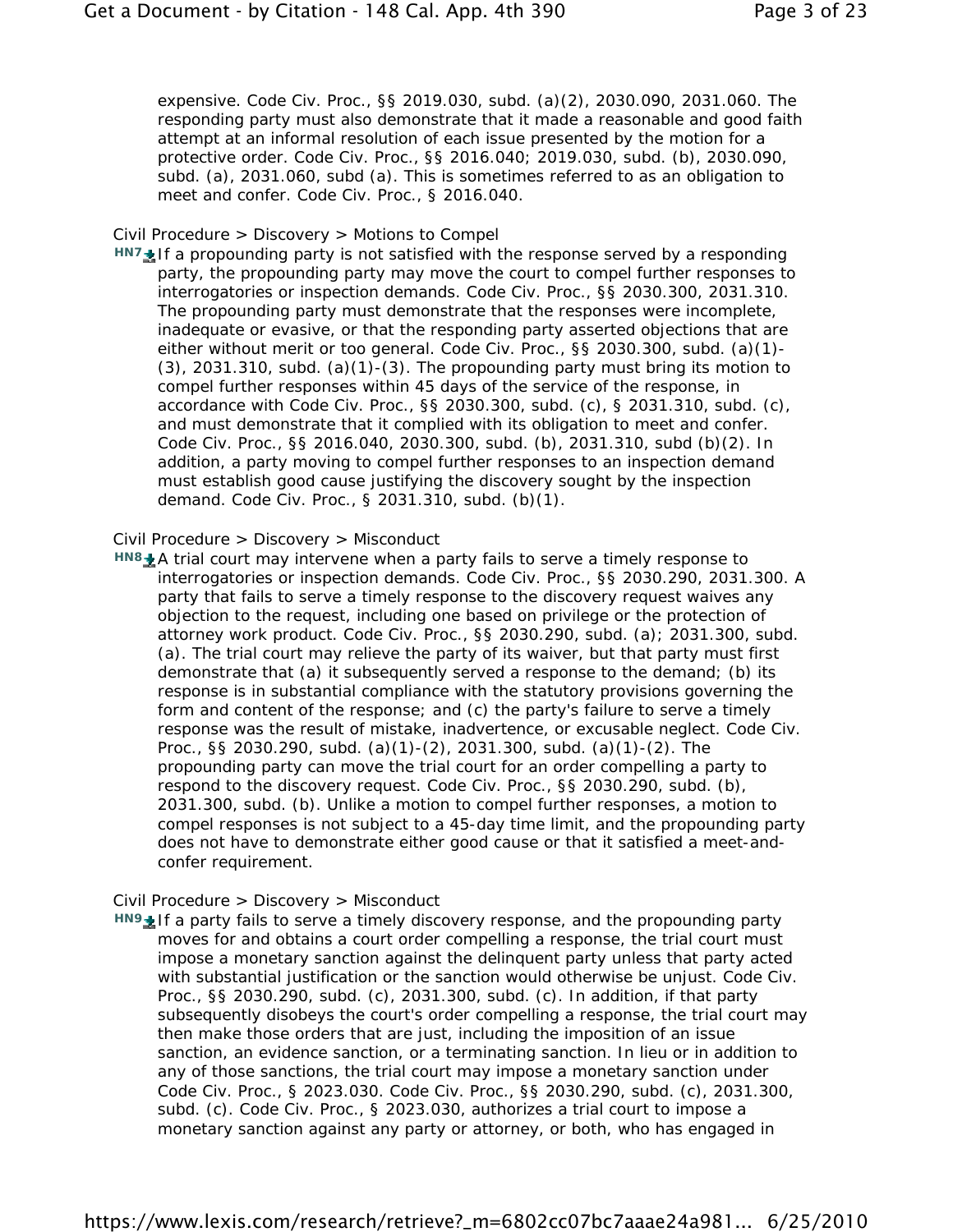misuse of the discovery process. Misuses of the discovery process include, among other things, failing to respond or to submit to an authorized method of discovery; making, without substantial justification, an unmeritorious objection to discovery; making an evasive response to discovery; and disobeying a court order to provide discovery. Code Civ. Proc., § 2023.010.

Civil Procedure > Discovery > Methods > Interrogatories > General Overview HN10<sup> **Code Civ. Proc., § 2030.210, subd. (a), requires a responding party to respond**</sup> separately to each interrogatory. Unlike Code Civ. Proc., § 2031.210, subd. (a) (2), which permits a party to respond to an inspection demand with a representation that the party lacks the ability to comply with the demand, Code Civ. Proc., § 2030.210, subd. (a), requires a party responding to interrogatories to provide either an answer containing the information sought, as indicated in § 2030.210, subd. (a)(1), an exercise of the party's option to produce writings from which the answer can be ascertained, as stated in § 2030.210, subd. (a)(2), or an objection to the particular interrogatory under § 2030.210, subd. (a)(3). Accordingly, a responding party generally may not respond to interrogatories just by asserting its inability to respond. A response to some interrogatories does not divest a trial court of authority under Code Civ. Proc., § 2030.290 to compel answers to those interrogatories as to which there was no appropriate response.

#### Governments > Legislation > Interpretation

HN<sub>11</sub> In any case involving statutory interpretation, the court's fundamental task is to determine the Legislature's intent so as to effectuate the law's purpose. The court begins by examining the statute's words, giving them a plain and commonsense meaning. The court does not, however, consider the statutory language in isolation. Rather, the court looks to the entire substance of the statute in order to determine the scope and purpose of the provision. That is, the court construes the words in question in context, keeping in mind the nature and obvious purpose of the statute. The court must harmonize the various parts of a statutory enactment by considering the particular clause or section in the context of the statutory framework as a whole.

#### Civil Procedure > Discovery > Misconduct

*HN12* Under Code Civ. Proc., § 2030.290, once a party has failed to serve timely interrogatory responses, the trial court has the authority to hear a propounding party's motion to compel responses under § 2030.290, subd. (b), regardless of whether a party serves an untimely response. If a party fails to serve a timely response to interrogatories, then by operation of law, all objections that it could assert to those interrogatories are waived. § 2030.290, subd. (a). Unless that party obtains relief from its waiver, the propounding party is entitled to move under § 2030.290, subd. (b), for an order compelling the response to which the propounding party is entitled: that is, a response without objection, and that substantially complies with the provisions governing the form, as set forth in Code Civ. Proc., § 2030.210, and completeness, as set forth in Code Civ. Proc., § 2030.220, of interrogatory responses.

#### Civil Procedure > Discovery > Misconduct

*HN13* The 45-day limit applies only to motions to compel further responses to interrogatories under Code Civ. Proc., § 2030.300. § 2030.300, subd. (c). Code Civ. Proc., § 2030.290, contains no such limitation in either § 2030.290, subd. (b), permitting motions to compel answers, or § 2030.290, subd. (c), permitting sanctions for failure to obey a court order compelling answers. Nor does Code Civ. Proc., § 2023.040, contain a 45-day limit. Unlike Code Civ. Proc., § 2030.300, Code Civ. Proc., § 2023.040, requires only that a motion seeking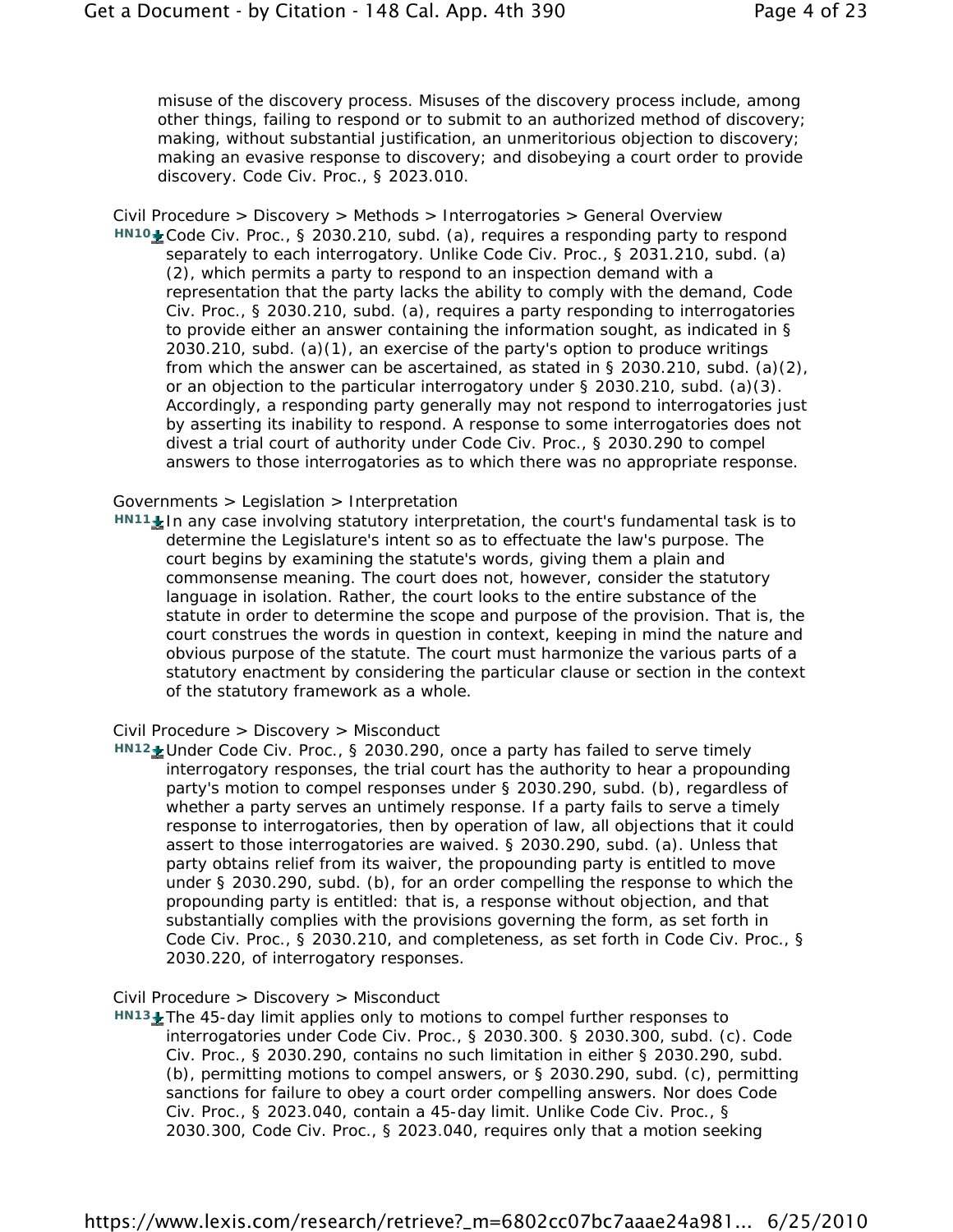sanctions for misuse of discovery be supported by a memorandum of points and authorities, and accompanied by a declaration setting forth the facts supporting the amount of any monetary sanction sought.

### Governments > Legislation > Interpretation

HN<sub>14</sub> When the Legislature uses materially different language in statutory provisions addressing the same subject or related subjects, the normal inference is that the Legislature intended a difference in meaning.

### Civil Procedure > Discovery > Misconduct

HN<sub>15</sub> Although the meet-and-confer requirement is an express prerequisite to moving to compel further responses to interrogatories under Code Civ. Proc., § 2030.300, subd. (b), and inspection demands under Code Civ. Proc., § 2031.310, subd. (b)(2), no such requirement appears in the statutes permitting sanctions based on a party's violation of a court order compelling responses, as set forth in Code Civ. Proc., §§ 2030.290, subd. (c), 2031.300, subd. (c), or for misuse of discovery as set forth in Code Civ. Proc., § 2023.040.

#### **SUMMARY:**

### CALIFORNIA OFFICIAL REPORTS SUMMARY

In a lawsuit alleging breach of contract and related causes of action, the trial court imposed a monetary discovery sanction on an attorney for failure to comply with the trial court's order compelling responses to interrogatories. After the deadline for a timely response to the discovery requests had passed, motions to compel responses were served. Before the motions were filed, the attorney provided responses and answered some of the questions by indicating that his clients were unable to respond because they lacked knowledge. The attorney did not file any opposition to the motions to compel responses, which remained on the trial court's calendar. The motions to compel responses were granted. Thereafter, when no further interrogatory answers were provided, the trial court granted monetary sanctions based on failure to comply with the order compelling responses. (Superior Court of Los Angeles County, No. BC325513, Mary Ann Murphy, Judge.)

The Court of Appeal affirmed, holding that the trial court was not divested of authority to hear and grant the motion to compel responses under Code Civ. Proc., § 2030.290, subd. (b), by the service of incomplete interrogatories. Code Civ. Proc., § 2030.210, subd. (a), does not permit a party to respond to interrogatories just by asserting inability to respond. The violation of the order compelling responses was a proper basis for a monetary sanction under Code Civ. Proc., §§ 2030.290, subd. (c), 2023.030. Neither a 45-day limit nor a meet-and-confer requirement applied. (Opinion by Mosk, J., with Armstrong, Acting P. J., and Kriegler, J., concurring.) **[\*391]**

#### **HEADNOTES**

CALIFORNIA OFFICIAL REPORTS HEADNOTES Classified to California Digest of Official Reports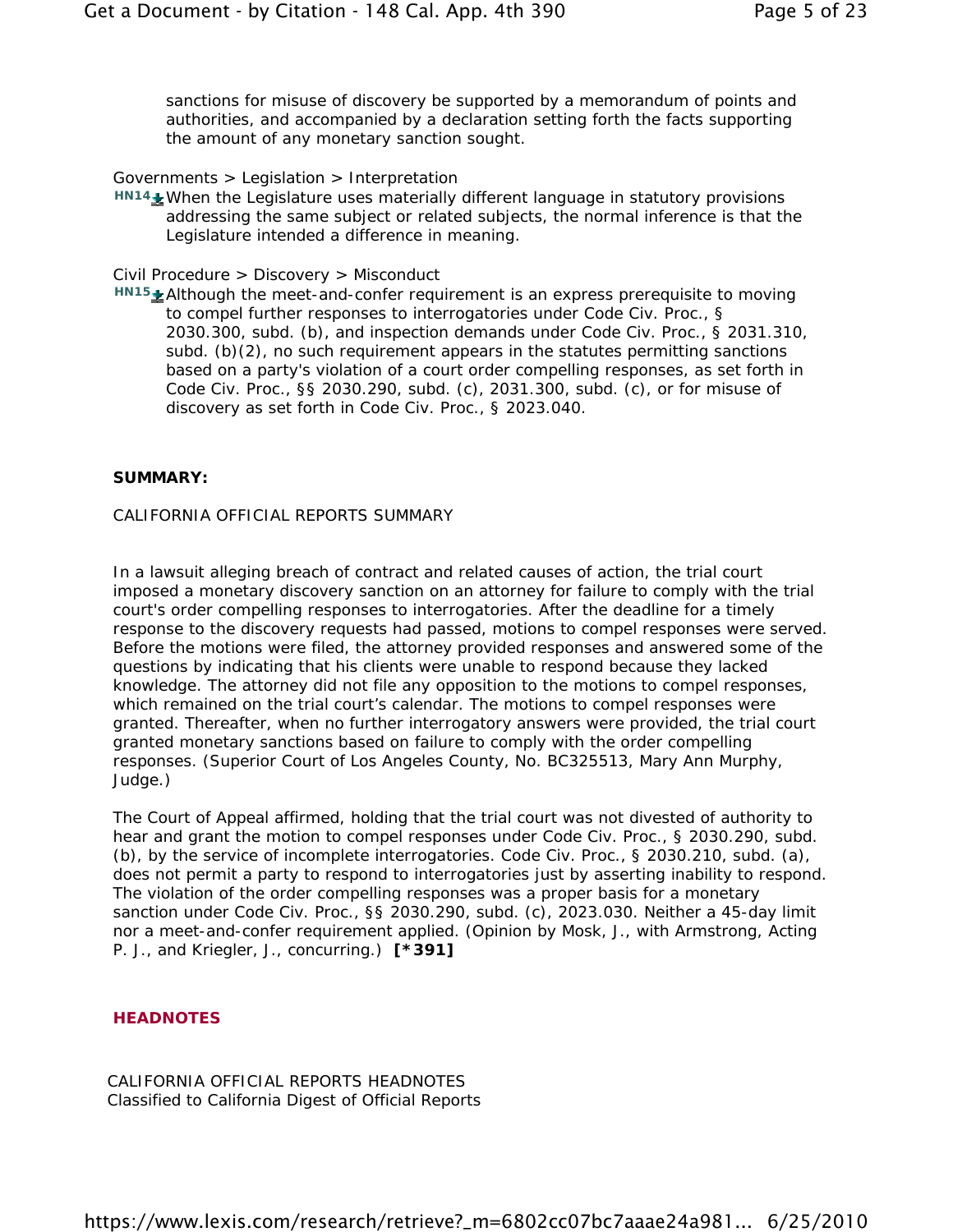*CA(1)* **(1) Discovery § 2—Nature, Scope, and Purpose—Liberal Construction of Statutory Provisions.**—Discovery is to be allowed whenever consistent with justice and public policy. The statutory provisions must be liberally construed in favor of discovery and the courts must not extend the statutory limitations upon discovery beyond the limits expressed by the Legislature. Civil discovery is intended to operate with a minimum of judicial intervention. It is a central precept of the California Civil Discovery Act (Code Civ. Proc., § 2016.010 et seq.) that discovery be essentially self-executing.

*CA(2)* **(2) Discovery § 2—Nature, Scope, and Purpose—Methods.**—Generally, the parties may modify the statutory discovery procedures by written stipulation (Code Civ. Proc., § 2016.030) and, unless restricted by the trial court, are free to utilize any of the prescribed discovery methods during the action in any sequence (Code Civ. Proc., §§ 2019.010, 2019.020). Neither a propounding party's demands nor a responding party's responses are filed with the trial court. Accordingly, the trial court does not usually consider either the propriety of a party's discovery demand or the adequacy of a party's response unless a dispute arises.

*CA(3)* **(3) Discovery § 37—Protections—Remedies in Trial Court—Protective Order.**— When discovery disputes arise as to interrogatories and document requests, the trial court may intervene in the discovery process in three circumstances. First, a responding party may move for a protective order to challenge a discovery demand. To prevail, it bears the burden (Code Civ. Proc., § 2019.030, subd. (b)) to demonstrate that the discovery sought is unreasonably cumulative or duplicative, or is obtainable from some other source that is more convenient, less burdensome, or less expensive (Code Civ. Proc., § 2019.030, subd. (a)(1)), or that the selected method of discovery is unduly burdensome or expensive (Code Civ. Proc., §§ 2019.030, subd. (a)(2), 2030.090, 2031.060). The responding party must also demonstrate that it made a reasonable and good faith attempt at an informal resolution of each issue presented by the motion for a protective order (Code Civ. Proc., §§ 2016.040, 2019.030, subd. (b), 2030.090, subd. (a), 2031.060, subd (a)). This is sometimes referred to as an obligation to meet and confer (Code Civ. Proc., § 2016.040).

# *CA(4)* **(4) Discovery § 30—Enforcement of Right—Motion to Compel Further**

**Responses.**—If a propounding party is not satisfied with the response **[\*392]** served by a responding party, the propounding party may move the court to compel further responses to interrogatories or inspection demands (Code Civ. Proc., §§ 2030.300, 2031.310). The propounding party must demonstrate that the responses were incomplete, inadequate or evasive, or that the responding party asserted objections that are either without merit or too general (Code Civ. Proc., §§ 2030.300, subd. (a)(1)–(3), 2031.310, subd. (a)(1)–(3)). The propounding party must bring its motion to compel further responses within 45 days of the service of the response (Code Civ. Proc., §§ 2030.300, subd. (c), 2031.310, subd. (c)) and must demonstrate that it complied with its obligation to meet and confer (Code Civ. Proc., §§ 2016.040, 2030.300, subd. (b), 2031.310, subd (b)(2)). In addition, a party moving to compel further responses to an inspection demand must establish good cause justifying the discovery sought by the inspection demand (Code Civ. Proc., § 2031.310, subd. (b)(1)).

*CA(5)* **(5) Discovery § 30—Enforcement of Right—Timely Response Not Served— Motion to Compel.**—A trial court may intervene when a party fails to serve a timely response to interrogatories or inspection demands (Code Civ. Proc., §§ 2030.290, 2031.300). A party that fails to serve a timely response to the discovery request waives any objection to the request, including one based on privilege or the protection of attorney work product (Code Civ. Proc., §§ 2030.290, subd. (a), 2031.300, subd. (a)). The trial court may relieve the party of its waiver, but that party must first demonstrate that (a) it subsequently served a response to the demand; (b) its response is in substantial compliance with the statutory provisions governing the form and content of the response; and (c) the party's failure to serve a timely response was the result of mistake, inadvertence, or excusable neglect (Code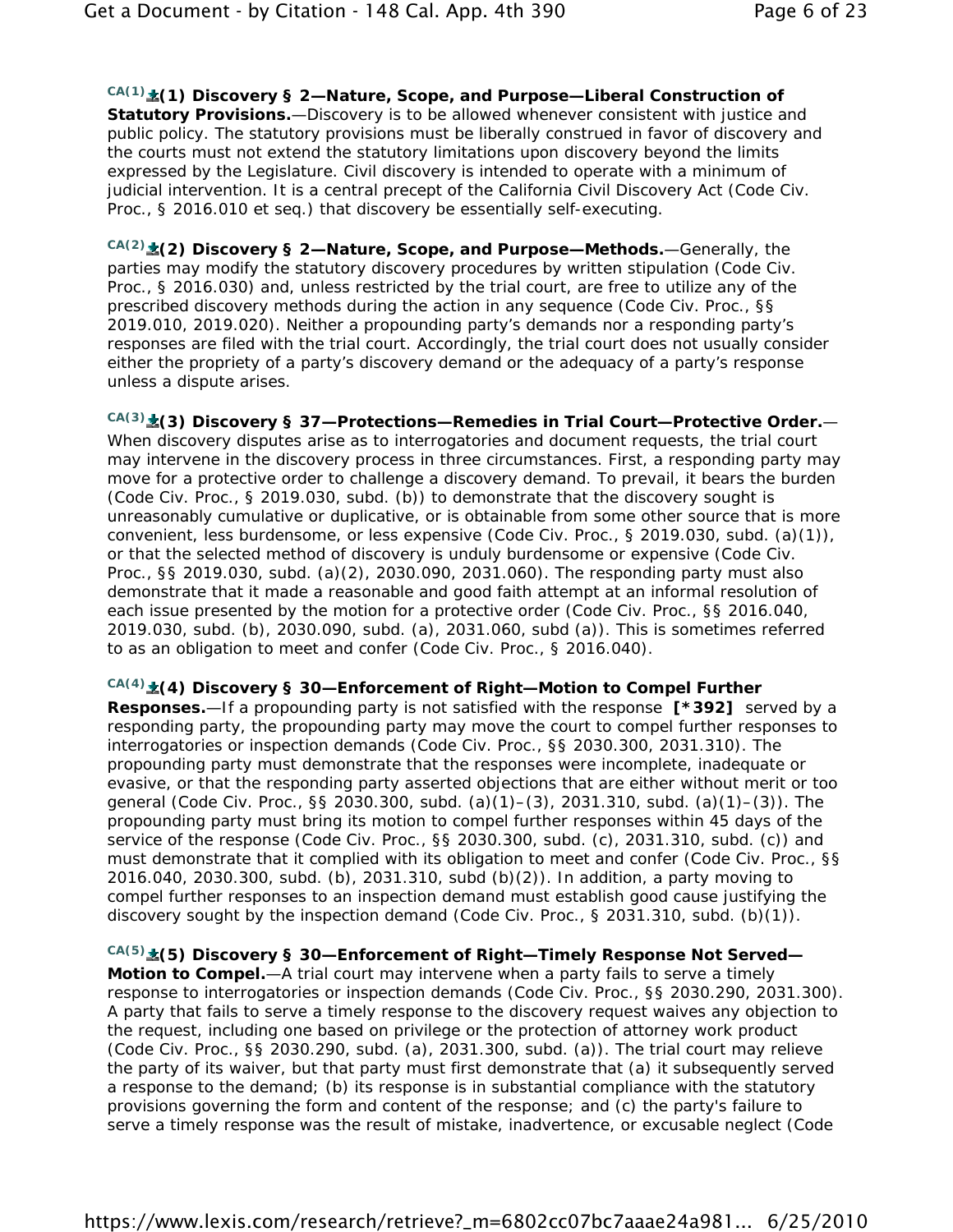Civ. Proc., §§ 2030.290, subd. (a)(1)–(2), 2031.300, subd. (a)(1)–(2)). The propounding party can move the trial court for an order compelling a party to respond to the discovery request (Code Civ. Proc., §§ 2030.290, subd. (b), 2031.300, subd. (b)). Unlike a motion to compel further responses, a motion to compel responses is not subject to a 45-day time limit, and the propounding party does not have to demonstrate either good cause or that it satisfied a meet-and-confer requirement.

*CA(6)* **(6) Discovery § 31—Enforcement of Right—Timely Response Not Served—**

Sanctions of Trial Court.-If a party fails to serve a timely discovery response, and the propounding party moves for and obtains a court order compelling a response, the trial court must impose a monetary sanction against the delinquent party unless that party acted with substantial justification or the sanction would otherwise be unjust (Code Civ. Proc., §§ 2030.290, subd. (c), 2031.300, subd. (c)). In addition, if that party subsequently disobeys the court's order compelling a response, the trial court **[\*393]** may then make those orders that are just, including the imposition of an issue sanction, an evidence sanction, or a terminating sanction. In lieu or in addition to any of those sanctions, the trial court may impose a monetary sanction under Code Civ. Proc., § 2023.030 (Code Civ. Proc., §§ 2030.290, subd. (c), 2031.300, subd. (c)). Code Civ. Proc., § 2023.030, authorizes a trial court to impose a monetary sanction against any party or attorney, or both, who has engaged in misuse of the discovery process. Misuses of the discovery process include, among other things, failing to respond or to submit to an authorized method of discovery; making, without substantial justification, an unmeritorious objection to discovery; making an evasive response to discovery; and disobeying a court order to provide discovery (Code Civ. Proc., § 2023.010).

*CA(7)* **(7) Discovery § 18—Interrogatories to Other Parties—Answers—Assertion of Inability to Respond.**—Code Civ. Proc., § 2030.210, subd. (a), requires a responding party to respond separately to each interrogatory. Unlike Code Civ. Proc., § 2031.210, subd. (a) (2), which permits a party to respond to an inspection demand with a representation that the party lacks the ability to comply with the demand, Code Civ. Proc., § 2030.210, subd. (a), requires a party responding to interrogatories to provide either an answer containing the information sought (§ 2030.210, subd. (a)(1)), an exercise of the party's option to produce writings from which the answer can be ascertained (§ 2030.210, subd. (a)(2)), or an objection to the particular interrogatory (§ 2030.210, subd. (a)(3)). Accordingly, a responding party generally may not respond to interrogatories just by asserting its inability to respond. A response to some interrogatories does not divest a trial court of authority under Code Civ. Proc., § 2030.290 to compel answers to those interrogatories as to which there was no appropriate response.

*CA(8)* **(8) Statutes § 21—Construction—Legislative Intent—Effectuating Purpose of Law.**—In any case involving statutory interpretation, the court's fundamental task is to determine the Legislature's intent so as to effectuate the law's purpose. The court begins by examining the statute's words, giving them a plain and commonsense meaning. The court does not, however, consider the statutory language in isolation. Rather, the court looks to the entire substance of the statute in order to determine the scope and purpose of the provision. That is, the court construes the words in question in context, keeping in mind the nature and obvious purpose of the statute. The court must harmonize the various parts of a statutory enactment by considering the particular clause or section in the context of the statutory framework as a whole. **[\*394]**

*CA(9)* **(9) Discovery § 30—Enforcement of Right—Timely Response Not Served— Motion to Compel—Interrogatories.**—Under Code Civ. Proc., § 2030.290, once a party has failed to serve timely interrogatory responses, the trial court has the authority to hear a propounding party's motion to compel responses under § 2030.290, subd. (b), regardless of whether a party serves an untimely response. If a party fails to serve a timely response to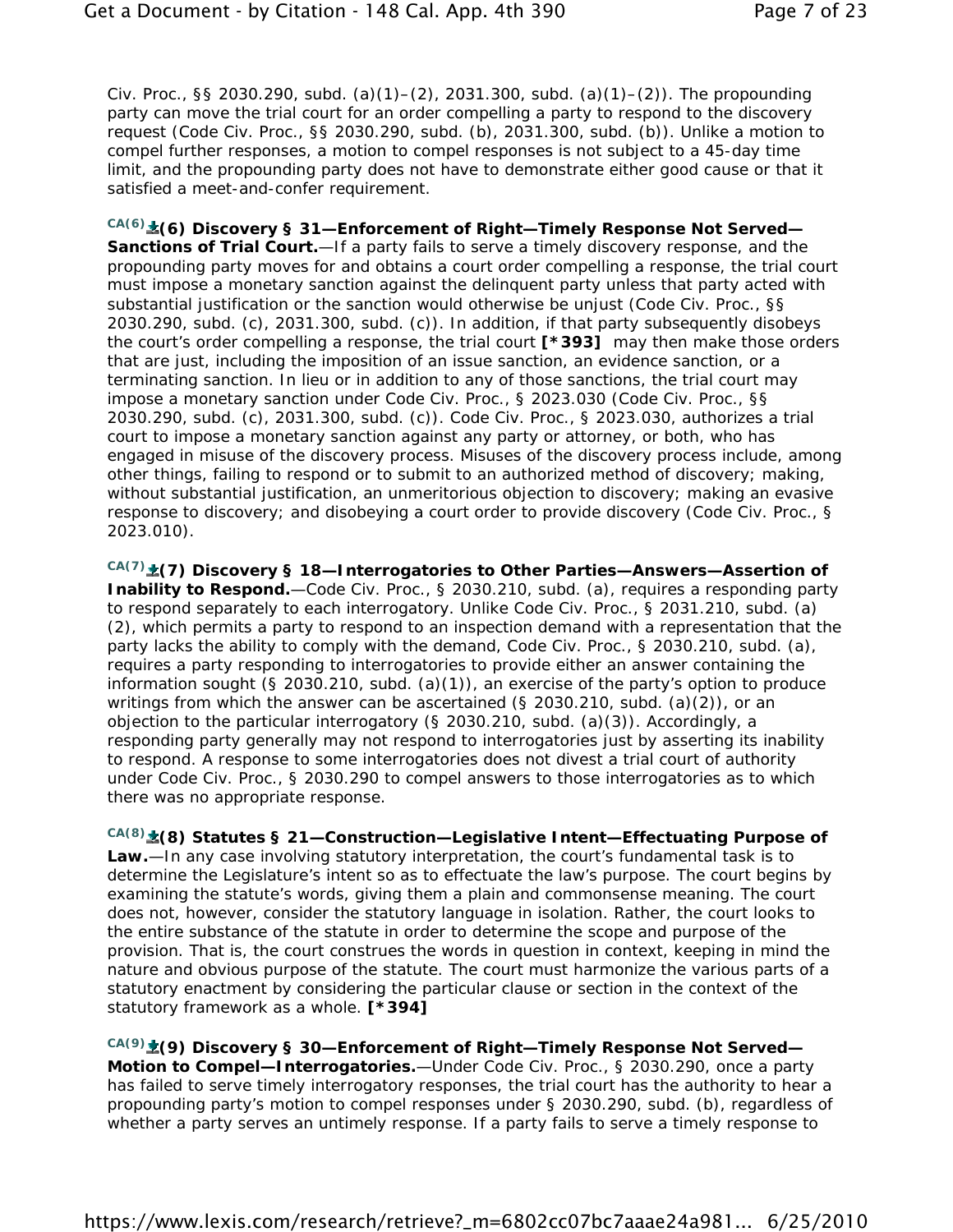interrogatories, then by operation of law, all objections that it could assert to those interrogatories are waived (§ 2030.290, subd. (a)). Unless that party obtains relief from its waiver, the propounding party is entitled to move under § 2030.290, subd. (b), for an order compelling the response to which the propounding party is entitled: that is, a response without objection, and that substantially complies with the provisions governing the form (Code Civ. Proc., § 2030.210) and completeness (Code Civ. Proc., § 2030.220) of interrogatory responses.

*CA(10)* **(10) Discovery § 31—Enforcement of Right—Sanctions of Trial Court— Violation of Motion to Compel—Incomplete Interrogatory Responses Provided.**—The trial court had the authority to grant a motion to compel interrogatory responses under Code Civ. Proc., § 2030.290, subd. (b), after incomplete responses were provided. The violation of that order could therefore properly serve as the basis for a monetary sanction pursuant to Code Civ. Proc., §§ 2030.290, subd. (c), 2023.030.

[Kiesel et al., Matthew Bender Practice Guide: Cal. Civil Discovery (2004) § 3.08; 2 Witkin, Cal. Evidence (4th ed. 2000) Discovery, § 249.]

*CA(11)* **(11) Discovery § 30—Enforcement of Right—Timely Response Not Served— Motion to Compel.**—The 45-day limit applies only to motions to compel further responses to interrogatories under Code Civ. Proc., § 2030.300. (§ 2030.300, subd. (c).) Code Civ. Proc., § 2030.290, contains no such limitation in either § 2030.290, subd. (b), permitting motions to compel answers, or § 2030.290, subd. (c), permitting sanctions for failure to obey a court order compelling answers. Nor does Code Civ. Proc., § 2023.040, contain a 45-day limit. Unlike Code Civ. Proc., § 2030.300, Code Civ. Proc., § 2023.040, requires only that a motion seeking sanctions for misuse of discovery be supported by a memorandum of points and authorities, and accompanied by a declaration setting forth the facts supporting the amount of any monetary sanction sought.

*CA(12)* **(12) Statutes § 49—Construction—Reference to Other Laws—Same Subject Matter—Materially Different Language.**—When the Legislature uses materially different language in statutory provisions addressing the same subject or related subjects, the normal inference is that the Legislature intended a difference in meaning. **[\*395]**

*CA(13)* **(13) Discovery § 31—Enforcement of Right—Sanctions of Trial Court— Violation of Motion to Compel Responses—No Meet and Confer Requirement.**— Although the meet and confer requirement is an express prerequisite to moving to compel further responses to interrogatories (Code Civ. Proc., § 2030.300, subd. (b)) and inspection demands (Code Civ. Proc., § 2031.310, subd. (b)(2)), no such requirement appears in the statutes permitting sanctions based on a party's violation of a court order compelling responses (Code Civ. Proc., §§ 2030.290, subd. (c), 2031.300, subd. (c)) or for misuse of discovery (Code Civ. Proc., § 2023.040).

**COUNSEL:** Law Offices of Patricia A. Painter, Patricia A. Painter; Law Offices of Steven Mark Klugman and Steven M. Klugman for Objector and Appellant.

Fisher, Sparks, Grayson & Wolfe, David R. Fisher; Greines, Martin, Stein & Richland and Robert A. Olson for Plaintiff and Respondent.

**JUDGES:** Mosk, J., with Armstrong, Acting P. J., and Kriegler, J., concurring.

**OPINION BY:** Mosk

**OPINION**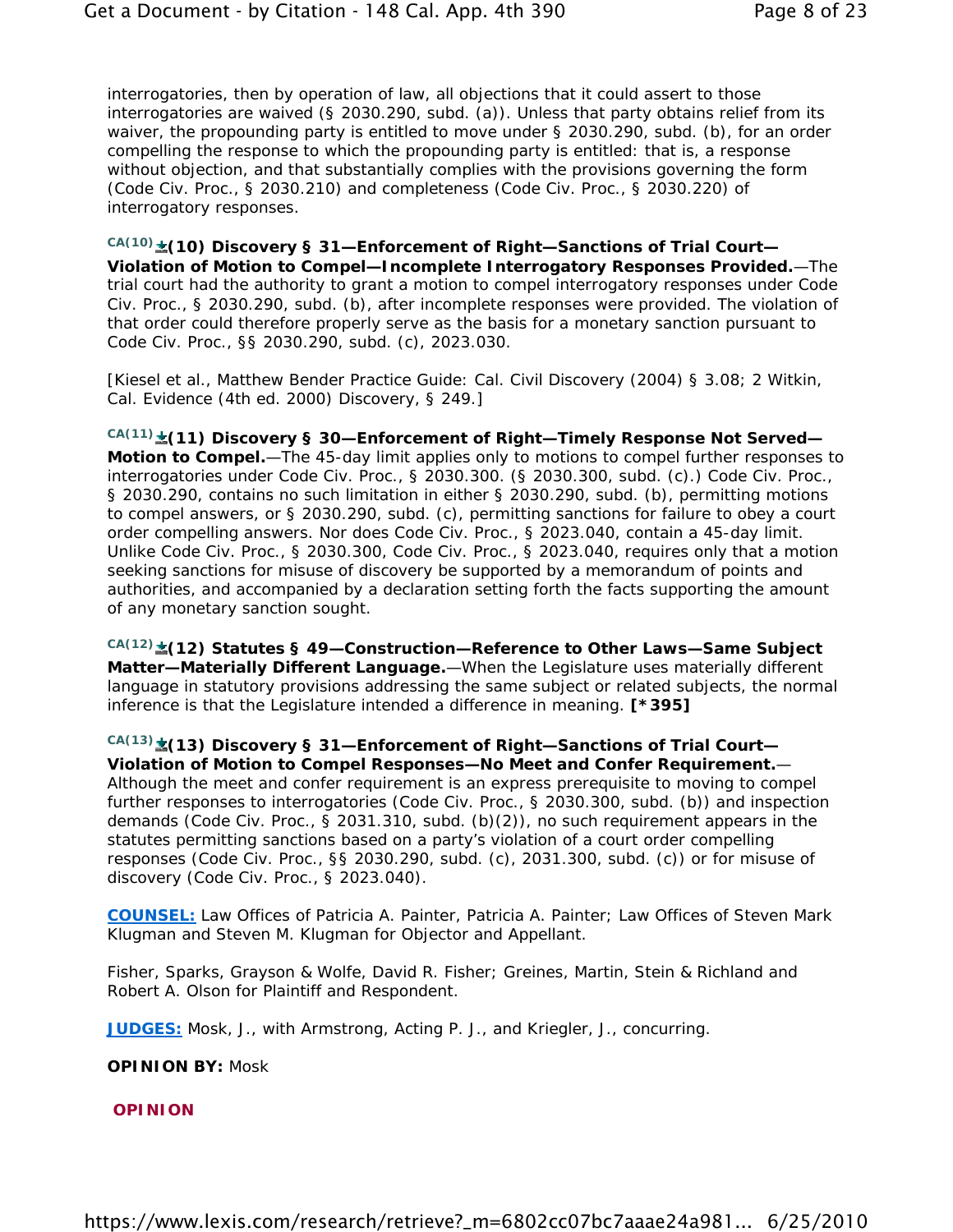**[\*\*752] MOSK, J.**—This appeal **1** from an order imposing a monetary discovery sanction of \$ 8,786.36 raises the issue of whether, under **[\*\*753]** the California Civil Discovery Act of 2004 (Code Civ. Proc., § 2016.010 et seq.), **2** the trial court has the authority to hear a motion to compel responses to written interrogatories **[\*396]** under section 2030.290 when the party on whom the interrogatories were served fails to serve any response within the required time, thereby waiving all objections, **[\*\*\*2]** but after the motion is served, provides an untimely response that the propounding party deems inadequate. In the published portion of this opinion, we hold that the service of an untimely interrogatory response, which may or may not reflect a good faith effort to comply with the party's discovery obligations, does not divest the trial court of authority to hear and grant a motion to compel responses under section 2030.290, subdivision (b). Whether the trial court should proceed with a motion to compel responses under section 2030.290 when there has been an untimely interrogatory response is within the sound discretion of the trial court.

### **FOOTNOTES**

**1** Defendants Bryan J. Kirchwehm (Kirchwehm), Zeppelin Corporation (Zeppelin) and Pacific Healthcare Consultants (Pacific) (collectively the defendants) dismissed their appeal after oral argument. Attorney Steven M. Klugman (Klugman), one of the persons against whom the trial court awarded the monetary sanction at issue, has not dismissed his appeal. An attorney against whom a monetary sanction has been awarded has standing to appeal. (*Imuta v. Nakano* (1991) 233 Cal.App.3d 1570, 1585–1586 [285 Cal. Rptr. 681].) Klugman asserts that the issues raised by his appeal are not moot. We have been presented with no motion to dismiss the appeal as to Klugman and no evidence that the issues raised by Klugman's appeal are moot. (See Cal. Rules of Court, rule 8.54(a)(2) [motion "based on matters outside the record" must be supported "by declarations or other supporting evidence"]; see also *In re Matthew C.* (1993) 6 Cal.4th 386, 394 [24 Cal. Rptr. 2d 765, 862 P.2d 765] [" 'when the propriety of an appeal is not free from dubiety, the better practice is to … permit the appeal to be determined on the merits' "], quoting *Bailey v. Fosca Oil Co., Ltd.* (1962) 211 Cal.App.2d 307, 309 [27 Cal. Rptr. 454].) Accordingly, Klugman's appeal remains. Our resolution of the issues on this appeal concerns only Klugman. **[\*\*\*3]**

**2** All statutory references are to the Code of Civil Procedure. The Civil Discovery Act of 2004 (the 2004 Act or the Civil Discovery Act) became effective July 1, 2005 (§ 2016.010), after the discovery at issue here was served. The 2004 Act reorganized and renumbered the provisions of the Civil Discovery Act of 1986, but the 2004 Act was not intended to effect any substantive changes in the law. (Stats. 2004, ch. 182, § 61 ["Nothing in this act is intended to substantively change the law of civil discovery"].) For ease of reference, and because the parties generally have done so, we refer to the relevant statutory provisions as renumbered and reorganized by the 2004 Act.

#### **BACKGROUND**

In December 2004, plaintiff and respondent Sinaiko Healthcare Consulting, Inc. (Sinaiko), sued defendants **3** for breach of contract, unfair competition, misappropriation of trade secrets, interference with prospective economic advantage and interference with contractual relations. Sinaiko alleged that it and its predecessor had engaged Kirchwehm, first as an employee and then (through Zeppelin **[\*\*\*4]** and Pacific) as an independent contractor, to provide financial advisory services to Sinaiko's clients in the health care industry. Sinaiko alleged that, as a result, Kirchwehm had access to Sinaiko's proprietary client database; that after Kirchwehm ended his relationship with Sinaiko in July 2004, Sinaiko discovered that Kirchwehm had solicited at least one of its clients with which Kirchwehm had no previous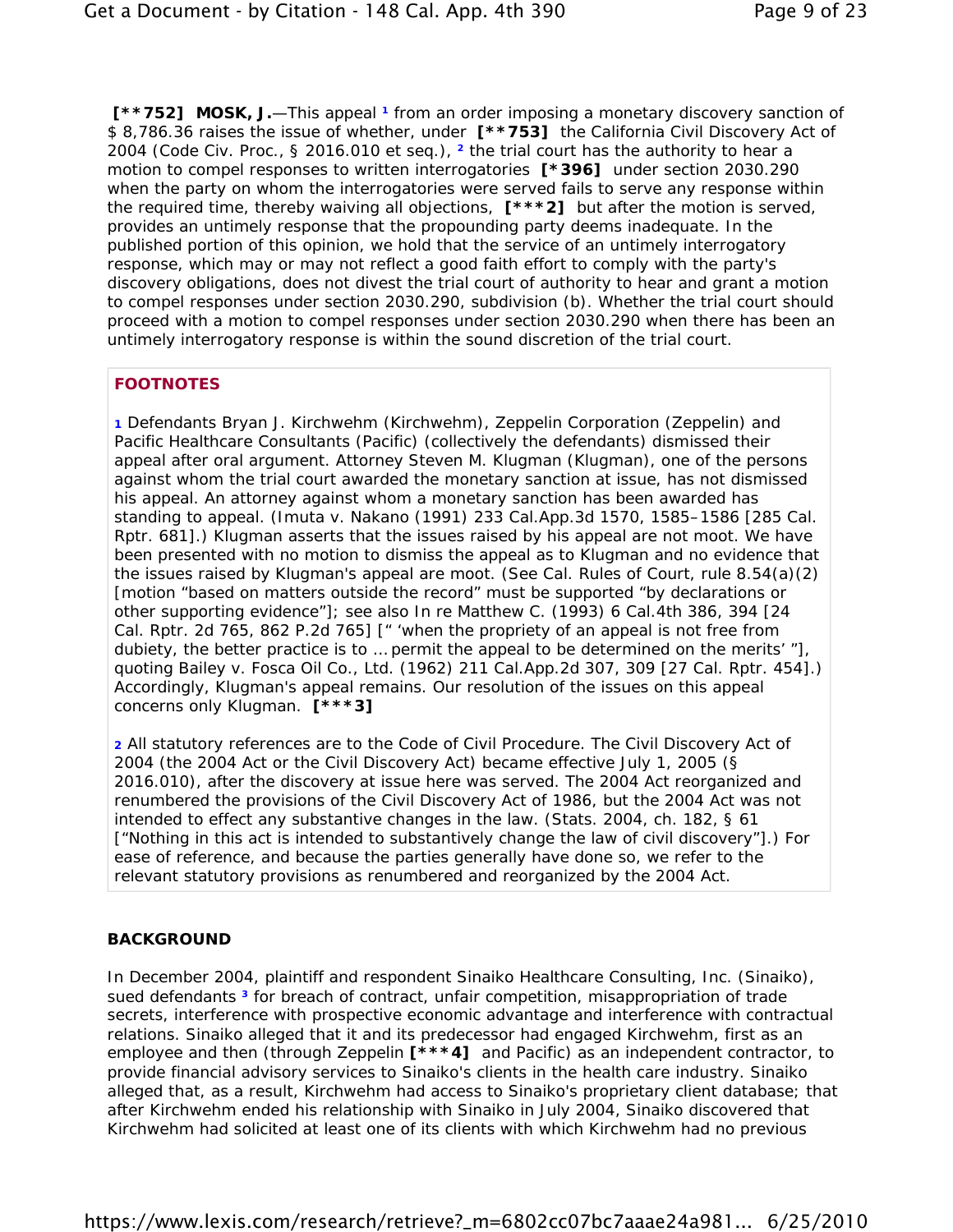contact; and that Kirchwehm had solicited other Sinaiko clients utilizing confidential information improperly obtained from Sinaiko.

### **FOOTNOTES**

**3** According to the certificate of interested parties filed with this court, Kirchwehm is the majority stockholder of Zeppelin, and Zeppelin is the "proprietor" of Pacific.

Sinaiko's complaint included eight causes of action, one of which alleged a breach of contract. In its first cause of action, entitled "Breach of Oral Contract," Sinaiko alleged that, "In or about August, 2002, the parties orally agreed that defendants, and each of them, would provide **[\*\*754]** advisory and financial **[\*\*\*5]** services to SINAIKO's clients for which SINAIKO would compensate defendants. Defendants agreed that they would provide SINAIKO with the underlying materials supporting the opinion letters prepared upon SINAIKO's request, due to the fact that said materials were at all times the property of SINAIKO." Sinaiko further alleged that, "Beginning in or about August, 2002, and continuing to the present, defendants, and each of them, breached the above-referenced oral agreement … ." **[\*397]**

On February 14, 2005, **4** Sinaiko served on each of Kirchwehm, Zeppelin and Pacific one set of official form written interrogatories **5** (the interrogatories), pursuant to section 2030.020, subdivision (a), and one set of inspection demands to produce and permit the inspection and copying of documents (the document requests), pursuant to section 2031.020, subdivision (a). Among the interrogatories propounded by Sinaiko were form interrogatories 50.1 through 50.6. Form interrogatory 50.1 requested that, "[f]or each agreement alleged in the pleadings," defendants (a) identify each document that was part of the agreement; (b) state each part of the agreement not in writing; (c) identify all documents that evidenced **[\*\*\*6]** any part of the agreement not in writing; (d) identify all documents that were part of any modification to the agreement; (e) state each modification not in writing; and (f) identify all documents that evidenced any modification not in writing. Form interrogatory 50.1 also requested that defendants provide the name, address and telephone number of each person who either possessed the documents identified in defendants' response, or who had agreed to any of the oral agreements or oral modifications identified in defendants' response.

#### **FOOTNOTES**

- **4** All date references hereafter are to 2005.
- **5** Judicial Council Forms, former form FI-120. (See §§ 2033.710–2033.740.)

Interrogatories 50.2 through 50.6 provided as follows:

"50.2 Was there a breach of any agreement alleged in the pleadings? If so, for each breach describe and give the date of every act or omission that you claim is the breach of the agreement.

"50.3 Was performance of any agreement alleged in the pleadings excused? If so, identify each agreement excused and state **[\*\*\*7]** why performance was excused.

"50.4 Was any agreement alleged in the pleadings terminated by mutual agreement, release, accord and satisfaction, or novation? If so, identify each agreement terminated, the date of termination, and the basis of the termination.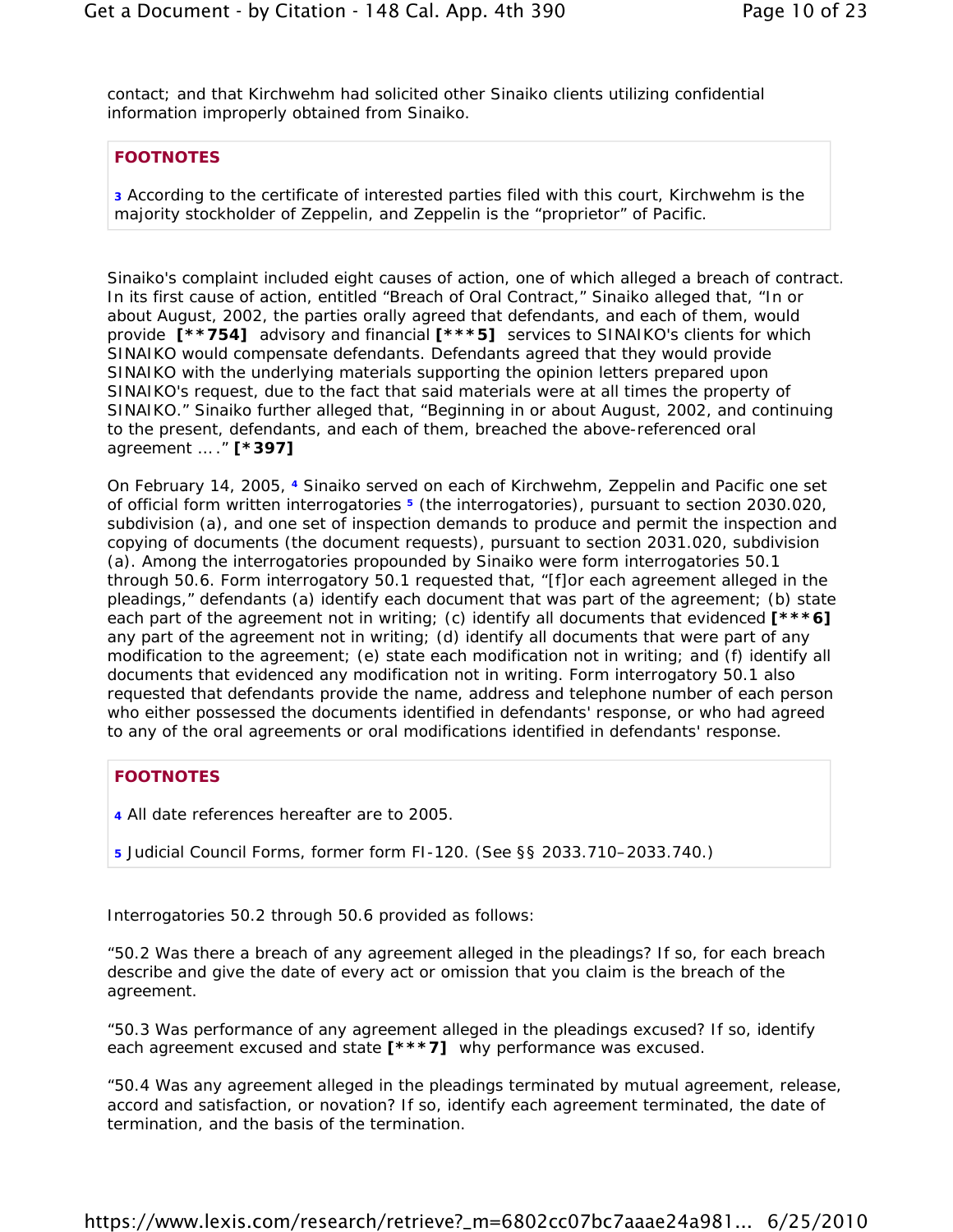"50.5 Is any agreement alleged in the pleadings unenforceable? If so, identify each unenforceable agreement and state why it is unenforceable.

"50.6 Is any agreement alleged in the pleadings ambiguous? If so, identify each ambiguous agreement and state why it is ambiguous."

Sinaiko's document requests sought 23 categories of documents, including the documents identified in defendants' response to form interrogatory 50.1, **[\*398]** documents pertaining to work that defendants had done for clients on Sinaiko's behalf, and documents pertaining to "advisory or financial services" provided by defendants "independent of" their relationship with Sinaiko. Sinaiko served the interrogatories and document requests by mail, and as to each required a response by March 21. (§§ 1013, subd. (a), 2030.260, subd. (a), 2031.260.)

Defendants, all of whom were represented by appellant Klugman, did not respond **[\*\*755]** to the discovery requests by March 21. On March **[\*\*\*8]** 24, counsel for Sinaiko wrote a letter to Klugman demanding responses to the discovery requests, without objection, by March 30. Klugman did not respond to the letter, and defendants did not respond to the discovery requests by March 30. As a result, on March 31, Sinaiko served all three defendants (by personal service on their attorney, Klugman) with motions to compel responses to the form interrogatories and document requests, and requesting monetary sanctions. Because March 31 was a court holiday, Sinaiko did not file the motions until April 1.

Later on March 31—after Sinaiko had served the motions—defendants prepared their "responses" to Sinaiko's form interrogatories and faxed them to Sinaiko's counsel. Each of the defendants responded to form interrogatories 50.1 through 50.6 in precisely the same way: "Defendant has filed a demurrer as to all of the contractual allegations contained in the plaintiff's complaint. The demurrers are both general, and special due to uncertainty. As indicated in the demurrers, defendant cannot at this time determine which contract, oral or written, if any, is or has been identified as at issue in this complaint and action. As such, this interrogatory **[\*\*\*9]** requests information that may or may not exist at this time. Defendant cannot respond to this interrogatory at this time given the uncertainty of the identification of the terms and provisions of any contract, written or oral. The hearing on defendant's general and special demurrers … is currently scheduled for April 21 … ." Defendants did not serve responses to Sinaiko's document requests or produce any documents.

Not satisfied with defendants' responses to the interrogatories, and having no response to the document requests, Sinaiko did not take its motions to compel responses off calendar. Defendants, however, did not file any opposition to the motions. One week before the hearing, Sinaiko filed and served a "reply" memorandum, in which Sinaiko reiterated its request that the trial court order defendants "to fully respond, without objection" to both the interrogatories and the document requests. In a declaration submitted with the "reply," counsel for Sinaiko informed the trial court, "On March 31, defendants served untimely and deficient responses to the First Set of Form Interrogatories, in that they failed to respond substantively to Form Interrogatory Nos. 50.1 through **[\*\*\*10]** 50.6. To date, defendants have not served a written **[\*399]** response to the First Requests for Production of Documents or served any documents responsive to the Requests for Production."

On April 26, the trial court heard Sinaiko's motions to compel responses. Defendants did not appear at the hearing. As reflected in the trial court's minute order (the April 26 Order), the trial court granted the motions to compel responses against all three defendants as to both the interrogatories and the document requests and ordered defendants to "respond without objection and produce all documents within 20 days." The trial court also awarded monetary sanctions totaling \$ 2,208.89 against defendants, to be paid within 20 days. Sinaiko served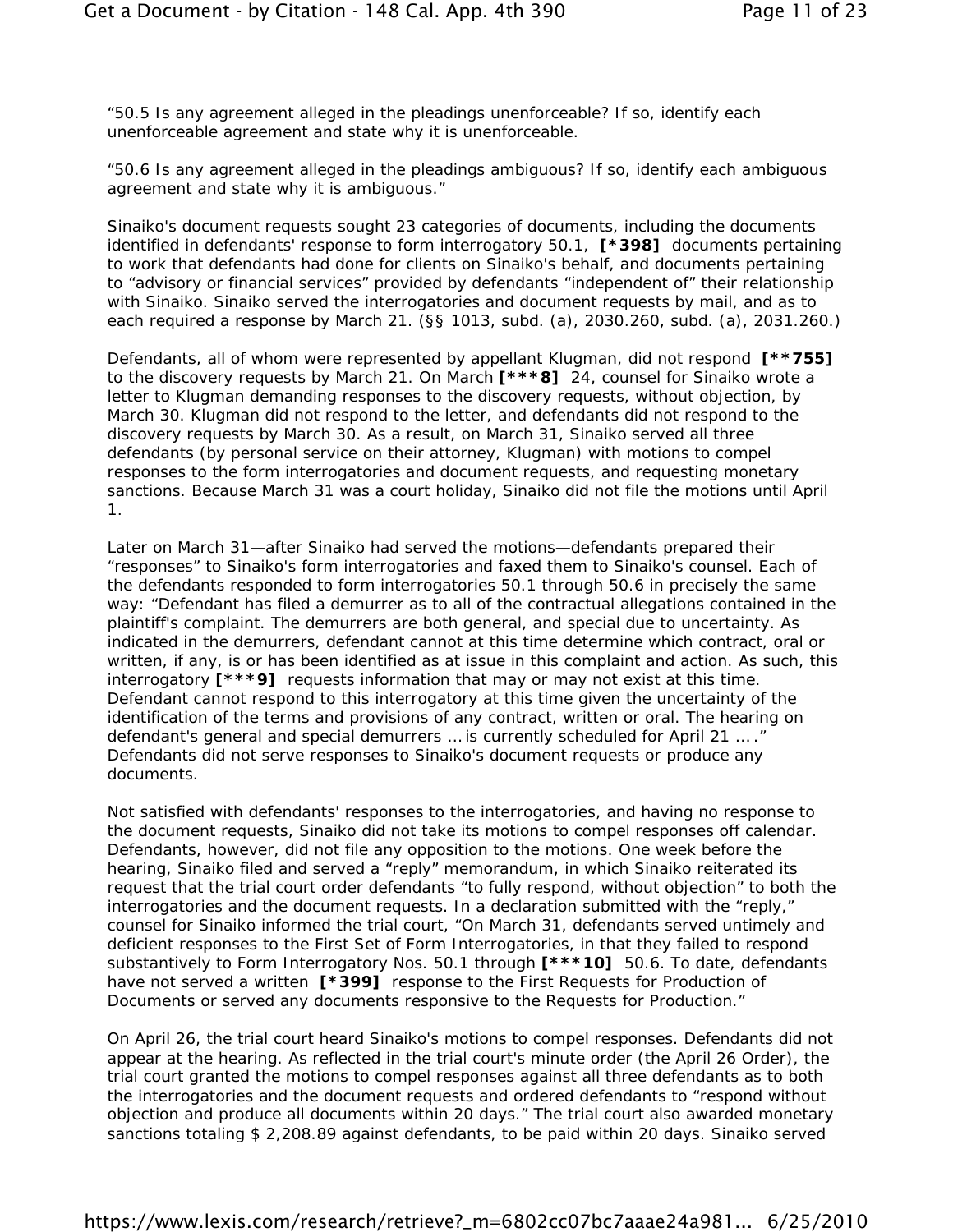upon defendants its notice of the order compelling responses that same day. The next day, April 27, the trial court overruled defendants' demurrers.

On May 6, defendants moved for reconsideration of the April 26 Order. The motion for reconsideration was set for hearing on June 13, nearly four weeks after the deadline to comply with the April 26 Order. On May 13, defendants first served verified responses to Sinaiko's document requests. The responses, however, **[\*\*756]** stated **[\*\*\*11]** that defendants would withhold certain categories of documents as trade secrets and proprietary information, and purported to incorporate a "privilege log." Defendants produced no documents, and did not tender payment of the monetary sanctions. On May 17—the last day that defendants had to comply with the April 26 Order—defendants applied ex parte to stay the April 26 Order until the trial court heard the motion for reconsideration. The trial court granted the stay.

On May 31, Sinaiko filed its opposition to defendants' motion for reconsideration and requested additional monetary sanctions of \$ 4,200.00. On June 6, the parties stipulated to a protective order (entered by the trial court on June 15) regarding documents designated confidential or proprietary. On June 10, the Friday before the Monday hearing on the motion to reconsider, defendants, for the first time, produced documents in response to Sinaiko's document requests.

The parties appeared for defendants' motion for reconsideration on June 13. After the hearing began (and after the trial court reproved defense counsel for failing to follow court rules in the motion), defendants withdrew the motion. Klugman explained **[\*\*\*12]** that he thought the motion for reconsideration was "moot" because defendants had "provided all the answers requested" and produced "all of the requested documents that are in our possession." The stay on the trial court's April 26 Order expired, and the trial court directed defendants to pay the monetary sanctions within 20 calendar days. The trial court denied Sinaiko's request for additional sanctions. **[\*400]**

On June 28, after reviewing the documents produced by defendants prior to the hearing, counsel for Sinaiko wrote a letter to counsel for defendants detailing numerous deficiencies in defendants' document production. Sinaiko asserted, among other things, that defendants had produced "virtually no e-mail correspondence," even though such documents were responsive, and Sinaiko had produced "tens of thousands of pages of e-mail correspondence with" defendants. Sinaiko also claimed that defendants had not produced the requested "work papers, notes, analysis, models or … other information" underlying the financial opinions and valuations that defendants had conducted on behalf of (and for which they had been paid by) Sinaiko.

On July 5, after a further exchange of contentious correspondence, **[\*\*\*13]** defendants paid Sinaiko \$ 1,589.26 of the \$ 2,208.89 in sanctions awarded by the trial court on April 26, and produced—in Klugman's words—"10,000 additional pages that may or may not be responsive to any and all of [Sinaiko's] requests for production of documents." Defendants also served another written response to the document requests. With respect to requests 17 through 22, defendants refused to produce documents relating to an entity called Da Vita Corporation, on the sole ground that Sinaiko had subpoenaed those documents from Da Vita Corporation. Further, even though the trial court had entered the stipulated protective order regarding confidential documents, defendants refused to produce documents relating to "any of its clients independent of Sinaiko" on the ground that such documents were proprietary information of defendants' clients. Defendants produced a handwritten "priveledge [*sic*] log" and "confidential log" purporting to identify documents withheld, but the log does not identify any specific documents with particularity. **6** Defendants **[\*\*757]** never sought an additional protective order with respect to any of the documents withheld.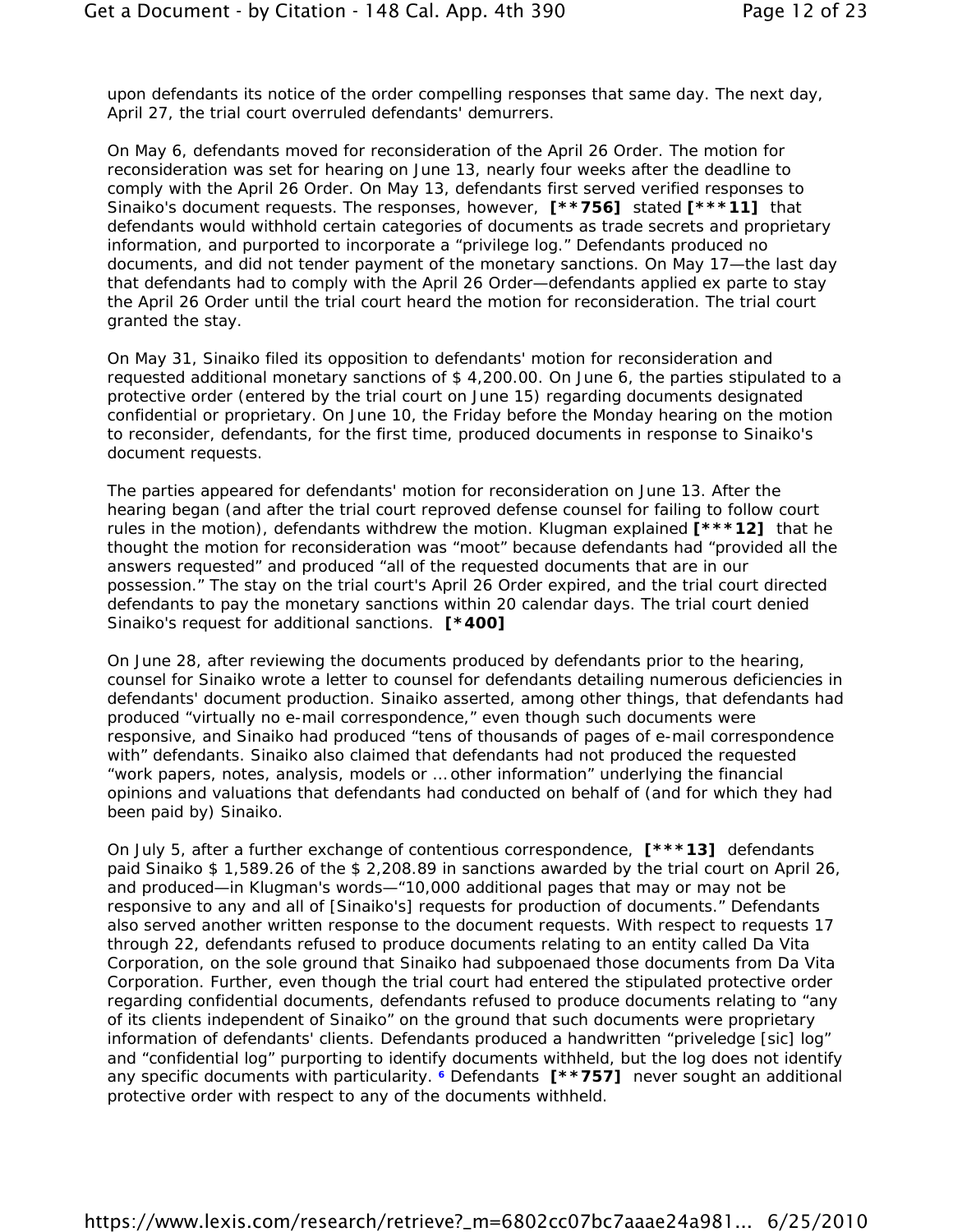### **FOOTNOTES**

**6** The log states nothing more than broad date ranges coupled with general document categories. For example, item 1 under the heading "confidential log" states, "(2/04 present): Healthcare valuation analyses," and item 2 states, "(6/04-present): Healthcare valuation analyses."

**[\*\*\*14]** On August 11, Sinaiko filed and personally served upon defendants' counsel its motion for terminating sanctions based on defendants' failure to comply with the April 26 Order. The trial court ordered the hearing set for Friday, September 2. As with Sinaiko's original motion to compel responses, defendants failed timely to oppose the motion. Sinaiko nevertheless filed a "reply" memorandum on August 26, in which it informed the court that defendants' counsel had telephoned on Wednesday, August 24—two days *after* defendants' opposition was due—to give notice that defendants intended to apply ex parte to continue the September 2 hearing. Defendants, in fact, did apply ex parte on August 29 to continue the hearing, and for an extension of time to file their opposition. The trial court refused to continue the hearing. **[\*401]** Instead, the trial court admonished defense counsel for his delay in requesting leave to file defendants' opposition and his failure to provide the opposition to Sinaiko's counsel in a timely manner. Nevertheless, the trial court accepted defendants' opposition for late filing, permitted Sinaiko to file a reply on September 1, and did not order sanctions.

The trial **[\*\*\*15]** court heard Sinaiko's motion for terminating sanctions on September 2. In a minute order of that date (the September 2 Order), the court found that defendants had violated the April 26 Order with respect to form interrogatories 50.1 through 50.6 and document requests 2 through 22, and had shown "no substantial justification" for their failure to comply. The trial court denied terminating sanctions, but granted monetary sanctions against "defendant [*sic*] and attorney" in the amount of \$ 8,786.36, payable within 45 days. **<sup>7</sup>** Defendants and Klugman timely appealed. **<sup>8</sup>**

## **FOOTNOTES**

**7** The trial court also granted evidentiary and issue sanctions that are not at issue in this appeal. (§ 904.1, subd. (a)(12).) The September 2 Order does not specify the statutory basis for the monetary sanction. Sinaiko's "Notice of Ruling" states that the award was pursuant to section 2023.030, subdivision (a) (monetary sanction against "one engaging in the misuse of the discovery process, or any attorney advising that conduct or both"). Defendants did not object to the notice. The conduct here constitutes a "[m]isuse[] of the discovery process." (§ 2023.010; subds. (d), (g).) **[\*\*\*16]**

**8** As noted above, defendants dismissed their appeal. Klugman has not done so.

## **DISCUSSION**

#### A. *Standard of Review*

*HN1* The award of a monetary sanction in excess of \$ 5,000 is directly appealable. (§ 904.1, subd. (a)(12).) <sup>HN2</sup><sup>2</sup>We review the trial court's order imposing the sanction for abuse of discretion. (*Sears, Roebuck & Co. v. National Union Fire Ins. Co. of Pittsburgh* (2005) 131 Cal.App.4th 1342, 1350 [32 Cal. Rptr. 3d 717].) We resolve all evidentiary conflicts most favorably to the trial court's ruling (*ibid.*), and we will reverse only if the trial court's action was " ' "arbitrary, capricious, or whimsical." ' " (*Vallbona v. Springer* (1996) 43 Cal.App.4th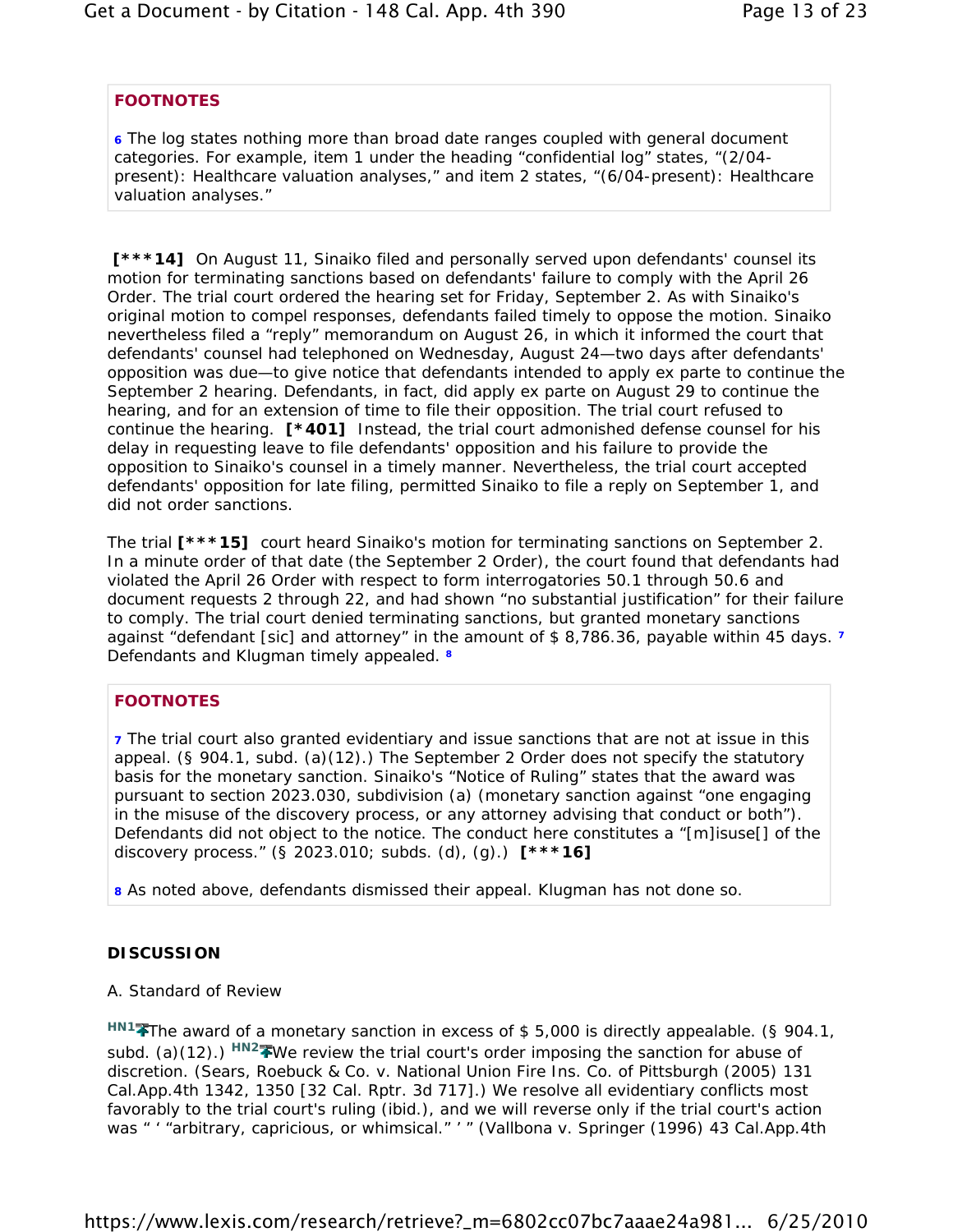1525, 1545 [51 Cal. Rptr. 2d 311], quoting *Do It Urself Moving & Storage, Inc. v. Brown, Leifer, Slatkin & Berns* (1992) 7 Cal.App.4th 27, 36 [9 Cal. Rptr. 2d 396].) "It is [appellant's] burden to affirmatively demonstrate error and, where the evidence is in conflict, this court will not disturb the trial court's findings." **[\*\*758]** (*Laguna Auto Body v. Farmers Ins. Exchange* (1991) 231 Cal. App. 3d 481, 487 [282 Cal. Rptr. 530], **[\*\*\*17]** disapproved on other grounds in *Garcia v. McCutchen* (1997) 16 Cal.4th 469, 478, fn. 4 [66 Cal. Rptr. 2d 319, 940 P.2d 906].) To the extent that reviewing the sanction order requires us to construe the applicable discovery statutes, we do so de novo, without regard to the trial court's ruling or reasoning. (*People ex rel. Lockyer v. Superior Court* (2004) 122 Cal.App.4th 1060, 1071 [19 Cal. Rptr. 3d 324].) **[\*402]**

#### B. *The Civil Discovery Act*

*CA(1)* **(1)** The Civil Discovery Act provides litigants with the right to broad discovery. In general, *HN3* "any party may obtain discovery regarding any matter, not privileged, that is relevant to the subject matter involved in the pending action or to the determination of any motion made in that action, if the matter either is itself admissible in evidence or appears reasonably calculated to lead to the discovery of admissible evidence." (§ 2017.010.) "In establishing the statutory methods of obtaining discovery, it was the intent of the Legislature that <sup>HN4</sup> Idiscovery be allowed whenever consistent with justice and public policy. [Citation.] The statutory provisions must be liberally construed in favor of discovery and the courts must not extend the statutory limitations upon discovery **[\*\*\*18]** beyond the limits expressed by the Legislature." (*Irvington-Moore, Inc. v. Superior Court* (1993) 14 Cal.App.4th 733, 738– 739 [18 Cal. Rptr. 2d 49], fn. omitted.) Civil discovery is intended to operate with a minimum of judicial intervention. "[I]t is a 'central precept' of the Civil Discovery Act … that discovery 'be essentially self-executing.' " (*Obregon v. Superior Court* (1998) 67 Cal.App.4th 424, 434 [79 Cal. Rptr. 2d 62], quoting *Townsend v. Superior Court* (1998) 61 Cal.App.4th 1431, 1434 [72 Cal. Rptr. 2d 333].)

*HN5 CA(2)* **(2)** Generally, the parties may modify the statutory discovery procedures by written stipulation (§ 2016.030), and, unless restricted by the trial court, are free to utilize any of the prescribed discovery methods during the action in any sequence (§§ 2019.010, 2019.020). Neither a propounding party's demands nor a responding party's responses are filed with the trial court. (See, e.g., §§ 2030.280, subd. (a), 2031.290, subd. (a).) Accordingly, the trial court does not usually consider either the propriety of a party's discovery demand or the adequacy of a party's response unless a dispute arises.

*HN6 CA(3)* **(3)** When discovery disputes arise as to interrogatories and document requests, the trial court may **[\*\*\*19]** intervene in the discovery process in three circumstances. First, a responding party may move for a protective order to challenge a discovery demand. To prevail, it bears the burden (§ 2019.030, subd. (b)) to demonstrate that the "discovery sought is unreasonably cumulative or duplicative, or is obtainable from some other source that is more convenient, less burdensome, or less expensive" (§ 2019.030, subd. (a)(1)), or that the "selected method of discovery is unduly burdensome or expensive" (§ 2019.030, subd. (a)(2); see §§ 2030.090 [motion for protective order on interrogatories], 2031.060 [motion for protective order on inspection demands]). The responding party must also demonstrate that it made "a reasonable and good faith attempt at an informal resolution of each issue presented" by the motion for a protective order. (§ 2016.040; see §§ 2019.030, subd. (b), 2030.090, subd. (a), 2031.060, subd. (a).) This is sometimes referred to as an obligation to "meet and confer." (§ 2016.040.) **[\*403]**

*CA(4)* **(4)** Second, *HN7* if a propounding party is not satisfied with the response served by a responding party, the propounding party **[\*\*759]** may move the court to compel further responses. (§§ 2030.300 **9** [interrogatories], **[\*\*\*20]** 2031.310 [inspection demands].) The propounding party must demonstrate that the responses were incomplete, inadequate or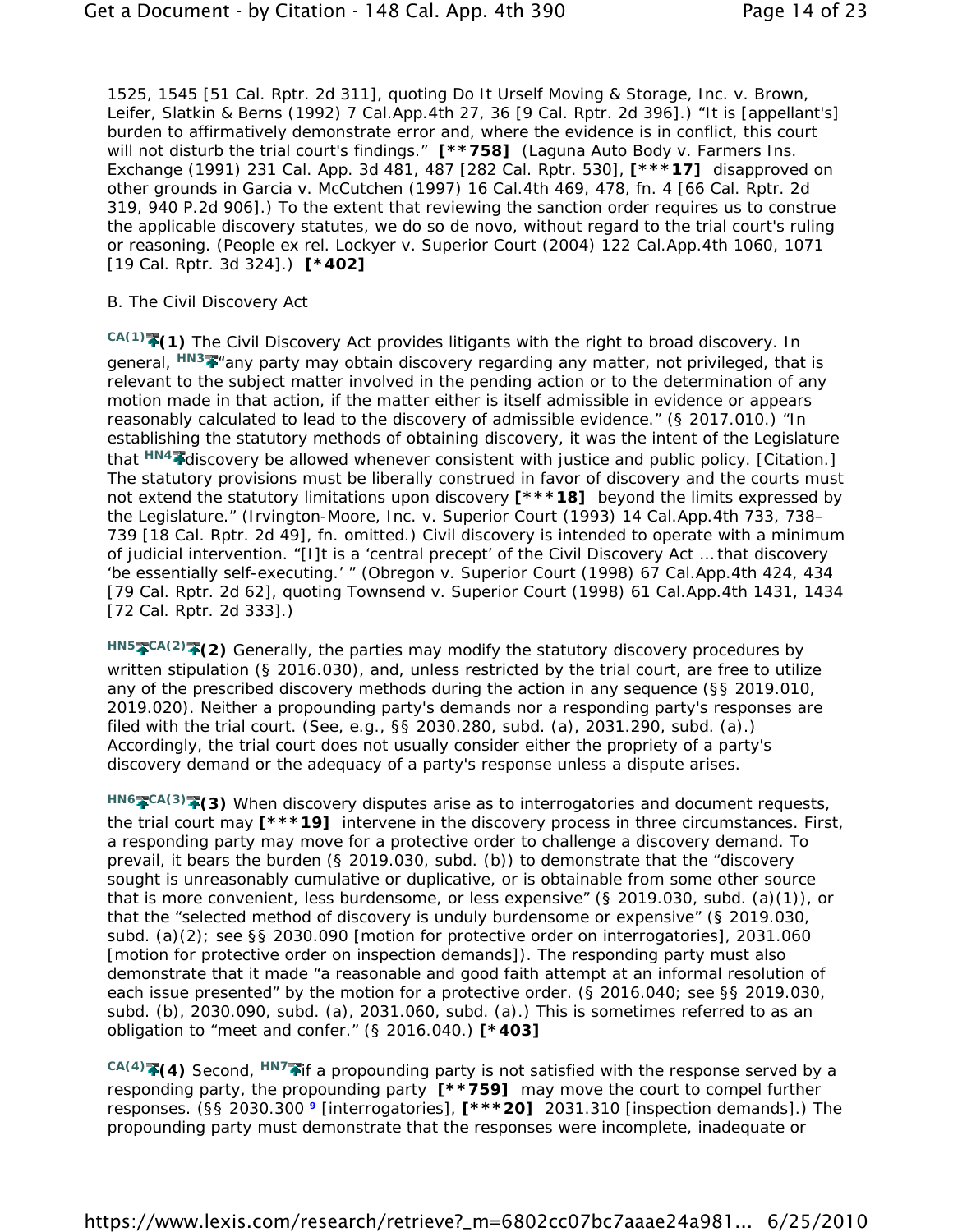evasive, or that the responding party asserted objections that are either without merit or too general. (§§ 2030.300, subd. (a)(1)–(3), 2031.310, subd. (a)(1)–(3).) The propounding party must bring its motion to compel further responses within 45 days of the service of the response (§§ 2030.300, subd. (c), § 2031.310, subd. (c)), and must demonstrate that it complied with its obligation to "meet and confer." (§§ 2016.040, 2030.300, subd. (b), 2031.310, subd (b)(2).) (Also required is a separate statute as specified in Cal. Rules of Court, rule 3.1020.) In addition, a party moving to compel further responses to an inspection demand must establish "good cause justifying the discovery sought by the inspection demand." (§ 2031.310, subd. (b)(1).)

### **FOOTNOTES**

**9** Section 2030.300, subdivision (a) provides: "On receipt of a response to interrogatories, the propounding party may move for an order compelling a further response if the propounding party deems that any of the following apply:

"(1) An answer to a particular interrogatory is evasive or incomplete.

"(2) An exercise of the option to produce documents under Section 2030.230 is unwarranted or the required specification of those documents is inadequate.

"(3) An objection to an interrogatory is without merit or too general."

**[\*\*\*21]** *CA(5)* **(5)** Third, and of particular relevance to this case, *HN8* the trial court may intervene when a party "fails to serve a timely response." (§§ 2030.290 [interrogatories], **<sup>10</sup>** 2031.300 [inspection demands].) A party that fails to serve a timely response to the discovery request waives "any objection" to the **[\*404]** request, "including one based on privilege" or the protection of attorney work product. (§§ 2030.290, subd. (a), 2031.300, subd. (a).) The trial court may relieve the party of its waiver, but that party must first demonstrate that (a) it subsequently served a response to the demand; (b) its response "is in substantial compliance" with the statutory provisions governing the form and content of the response; and (c) "[t]he party's failure to serve a timely response was the result of mistake, inadvertence, or excusable neglect." (§§ 2030.290, subd. (a)(1)–(2), 2031.300, subd. (a)(1)–(2).) The propounding **[\*\*760]** party can move the trial court for an order compelling a party to respond to the discovery request. (§§ 2030.290, subd. (b), 2031.300, subd. (b).) Unlike a motion to compel *further* responses, a motion to compel responses is not subject to a 45-day time limit, and the propounding **[\*\*\*22]** party does not have to demonstrate either good cause or that it satisfied a "meet and confer" requirement. (See generally, Weil & Brown, Cal. Practice Guide: Civil Procedure Before Trial (The Rutter Group 2006) ¶¶ 8:1137 to 8:1144, pp. 8F-59 to 8F-60, ¶¶ 8:1483 to 8:1489, pp. 8H-29 to 8H-30 (Weil & Brown); see also Cal. Rules of Court, rule 3.1020(b) ["A separate statement is not required when no response has been provided to the request for discovery"].)

## **FOOTNOTES**

**10** Section 2030.290 provides: "If a party to whom interrogatories are directed fails to serve a timely response, the following rules apply:

"(a) The party to whom the interrogatories are directed waives any right to exercise the option to produce writings under Section 2030.230, as well as any objection to the interrogatories, including one based on privilege or on the protection for work product under Chapter 4 (commencing with Section 2018.010). The court, on motion, may relieve that party from this waiver on its determination that both of the following conditions are satisfied: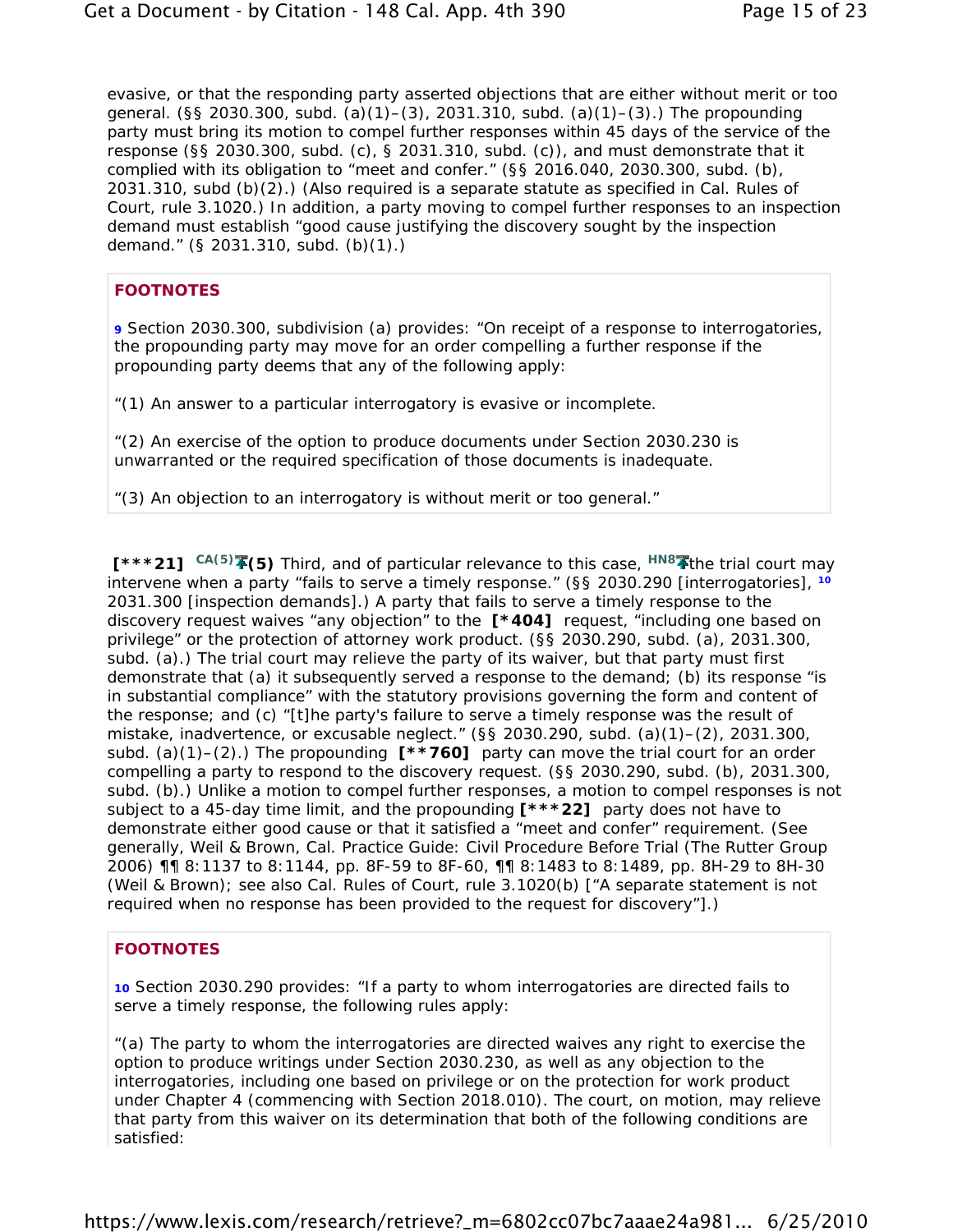"(1) The party has subsequently served a response that is in substantial compliance with Sections 2030.210, 2030.220, 2030.230, and 2030.240.

"(2) The party's failure to serve a timely response was the result of mistake, inadvertence, or excusable neglect.

"(b) The party propounding the interrogatories may move for an order compelling response to the interrogatories.

"(c) The court shall impose a monetary sanction under Chapter 7 (commencing with Section 2023.010) against any party, person, or attorney who unsuccessfully makes or opposes a motion to compel a response to interrogatories, unless it finds that the one subject to the sanction acted with substantial justification or that other circumstances make the imposition of the sanction unjust. If a party then fails to obey an order compelling answers, the court may make those orders that are just, including the imposition of an issue sanction, an evidence sanction, or a terminating sanction under Chapter 7 (commencing with Section 2023.010). In lieu of or in addition to that sanction, the court may impose a monetary sanction under Chapter 7 (commencing with Section 2023.010)."

**[\*\*\*23]** *HN9 CA(6)* **(6)** If a party fails to serve a timely response, and the propounding party moves for and obtains a court order compelling a response, the trial court must impose a monetary sanction against the delinquent party unless that party acted with "substantial justification" or the sanction would otherwise be unjust. (§§ 2030.290, subd. (c), 2031.300, subd. (c).) In addition, if that party subsequently disobeys the court's order compelling a response, the trial court may then "make those orders that are just," including the imposition of an issue sanction, an evidence sanction, or a terminating sanction. (§§ 2030.290, subd. (c), 2031.300, subd. (c).) "In lieu of or in addition" to any of those sanctions, the trial court "may impose a monetary sanction under" section 2023.030. (§§ 2030.290, subd. (c), 2031.300, subd. (c).) Section 2023.030 **11** authorizes a trial court to impose a monetary sanction against any party or attorney, or both, who has engaged in misuse of the discovery process. Misuses of the discovery process include, among other things, failing to respond or to submit to an authorized method of discovery; making, without **[\*405]** substantial justification, an unmeritorious objection to discovery; making an evasive response to discovery; and **[\*\*\*24]** disobeying a court order to provide discovery. (§ 2023.010.)

#### **FOOTNOTES**

**11** Section 2023.030 provides in pertinent part: "To the extent authorized by the chapter governing any particular discovery method or any other provision of this title, the court … may impose the following sanctions against anyone engaging in conduct that is a misuse of the discovery process: [¶] (a) The court may impose a monetary sanction ordering that one engaging in the misuse of the discovery process, or any attorney advising that conduct, or both pay the reasonable expenses, including attorney's fees, incurred by anyone as a result of that conduct. … If a monetary sanction is authorized by any provision of this title, the court shall impose that sanction unless it finds that the one subject to the sanction acted with substantial justification or that other circumstances make the imposition of the sanction unjust."

#### C. *Authority to Award a Monetary Sanction*

Klugman contends that the trial court lacked the authority to **[\*\*\*25]** award a monetary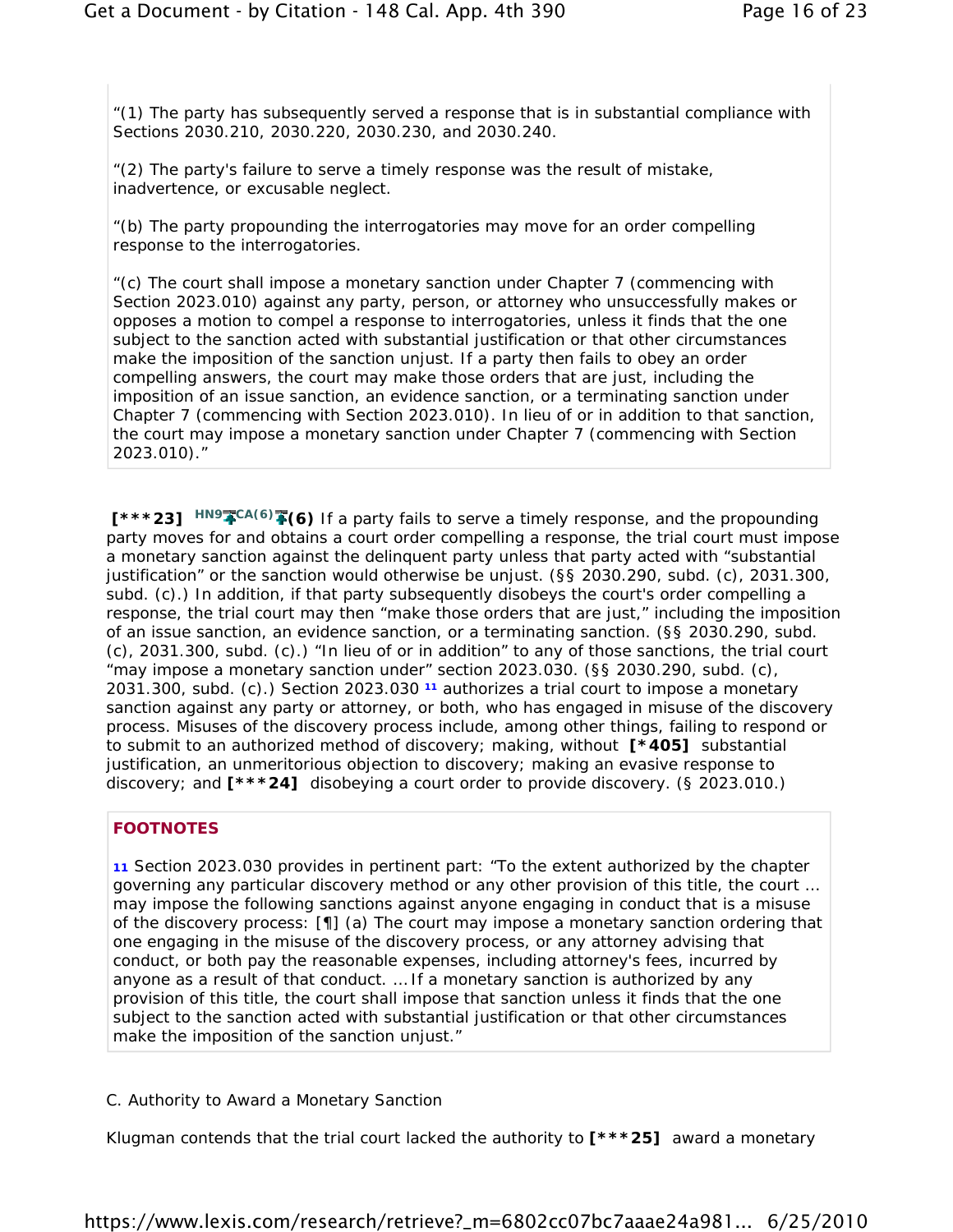sanction in the September 2 Order because the April 26 Order was invalid, and because Sinaiko failed to comply with certain procedural requirements in its motion for terminating sanctions. We reject these contentions.

1. *Defendants' untimely interrogatory responses did not divest the trial court of the authority to compel responses in the April 26 Order.***<sup>12</sup>**

### **FOOTNOTES**

**12** Sinaiko requested sanctions related to the interrogatory responses; the trial court found that defendants violated the April 26 Order by failing to respond to form interrogatories 50.1 through 50.6; and the trial court appears to have awarded sanctions based on that finding, without apportioning the sanction award between the interrogatories and the document requests. The propriety of the sanction thus turns, at least in part, on whether the trial court exceeded its authority in the April 26 Order by compelling responses to the interrogatories.

Klugman's primary contention is that, because defendants served their "responses" **[\*\*\*26]** [\*\***761]** to Sinaiko's interrogatories before Sinaiko filed its motion to compel responses under section 2030.290, subdivision (b), the trial court lacked the authority to grant Sinaiko's motion. Klugman argues that Sinaiko's sole remedy in those circumstances was to move to compel *further* responses to the interrogatories under section 2030.300, subdivision (a). We disagree for three independent reasons.

First, section 2030.290 provides that "[i]f a party to whom interrogatories are directed fails to serve a timely response, the following rules apply ... ." Defendants unquestionably "fail[ed] to serve a timely response" to Sinaiko's form interrogatories; accordingly, the rules set forth in section 2030.290 apply. Those rules provide that the responding party "waives … any objection to the interrogatories, including one based on privilege" (§ 2030.290, subd. (a)), and that the propounding party "may move for an order compelling response to the interrogatories" (§ 2030.290, subd. (b)). Once defendants "fail[ed] to serve a timely response," the trial court had authority to grant Sinaiko's motion to compel responses.

The trial court was entitled to rule on Sinaiko's motion to compel **[\*\*\*27]** responses based on the information before it. Sinaiko had informed the trial court prior to the April 26 hearing, "On March 31, 2005, defendants served untimely and deficient responses to the First Set of Form Interrogatories, *in* **[\*406]** *that they failed to respond substantively to Form Interrogatory Nos. 50.1 through 50.6*." (Italics added.) The trial court thus knew that defendants had served interrogatory responses, but also had a reasonable basis to conclude that defendants had not, in effect, responded to form interrogatories 50.1 through 50.6. Defendants had the opportunity to put their interrogatory responses before the trial court and to make whatever arguments they deemed appropriate to oppose the motion. They did not. The trial court was not required to speculate about what defendants' interrogatory responses might have contained. For this reason, the trial court had authority to grant Sinaiko's motion and did not abuse its discretion in doing so.

Second, Klugman's argument that defendants' untimely statements in response to form interrogatories 50.1 through 50.6 divested the trial court of its power to grant Sinaiko's motion is premised on the assumption that defendants' statements **[\*\*\*28]** were, in fact, "responses" to the interrogatories. That is not the case. Klugman has characterized the statements as neither "answers" nor "objections," but as statements of defendants' "inability to respond." That characterization demonstrates that the responses were not merely insufficient, but legally invalid. (See *Laguna Auto Body v. Farmers Ins. Exchange, supra*, 231 Cal. App. 3d at p. 487 [responding party violated order to compel answers by providing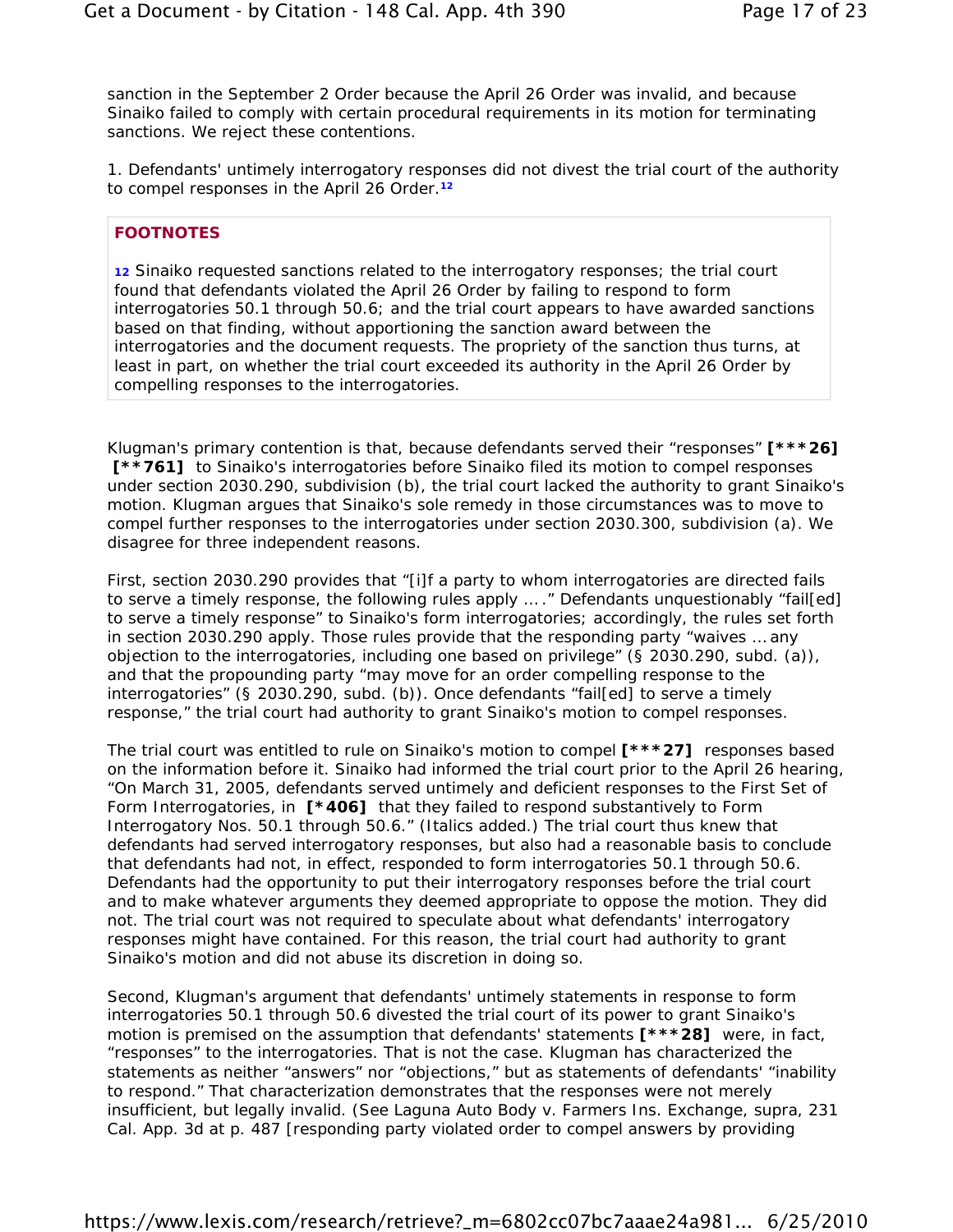responses that were "legally invalid, because they were unverified"].)

HN10<sup>2</sup>CA(7)<sup>2</sup> (7) Section 2030.210, subdivision (a) requires a responding party to respond "separately to each interrogatory." Unlike section 2031.210, subdivision (a)(2), which permits a party to respond to an inspection demand with "[a] representation that the party lacks the ability to comply with the demand," section 2030.210, subdivision (a), requires a party responding to interrogatories to provide either "[a]n answer containing the information sought" **[\*\*762]** (§ 2030.210, subd. (a)(1)), an "exercise of the party's option to produce writings" from which the answer can be ascertained (§ 2030.210, subd. (a)(2)), or "[a]n objection to the particular interrogatory" **[\*\*\*29]** (§ 2030.210, subd. (a)(3)). Accordingly, a responding party generally may *not* respond to interrogatories just by asserting its "inability to respond." (See § 2030.220, subd. (c) [responding party who "does not have personal knowledge sufficient to respond fully" to interrogatory may so state, but must "make a reasonable and good faith effort to obtain the information by inquiry to other natural persons or organizations," unless the information is "equally available to the propounding party"].) Defendants did not "respond" to the interrogatories by stating that they were "[unable] to respond." A response to some interrogatories does not divest a trial court of authority under section 2030.290 to compel answers to those interrogatories as to which there was no appropriate response. Because defendants did not provide legally valid responses to interrogatories 50.1 through 50.6, the trial court had the authority to compel such responses under section 2030.290. **[\*407]**

*CA(8)* **(8)** Third, section 2030.290 does not preclude the trial court from granting a motion to compel responses under subdivision (b), even if the responding party serves untimely interrogatory responses after the propounding party has **[\*\*\*30]** served the motion. We have found, and the parties have cited, no case considering this precise issue. We therefore turn to the language of the relevant statutes. "As  $H N 11$  in any case involving statutory interpretation, our fundamental task here is to determine the Legislature's intent so as to effectuate the law's purpose. [Citation.] We begin by examining the statute's words, giving them a plain and commonsense meaning. [Citation.] We do not, however, consider the statutory language 'in isolation.' [Citation.] Rather, we look to 'the entire substance of the statute … in order to determine the scope and purpose of the provision … . [Citation.]' (*West Pico Furniture Co. v. Pacific Finance Loans* (1970) 2 Cal.3d 594, 608 [86 Cal.Rptr. 793, 469 P.2d 665].) That is, we construe the words in question ' "in context, keeping in mind the nature and obvious purpose of the statute … ." [Citation.]' (*Ibid.*) We must harmonize 'the various parts of a statutory enactment … by considering the particular clause or section in the context of the statutory framework as a whole.' (*Moyer v. Workmen's Comp. Appeals Bd.* (1973) 10 Cal.3d 222 [110 Cal.Rptr. 144, 514 P.2d 1224] **[\*\*\*31]** … .)" (*People v. Murphy* (2001) 25 Cal.4th 136, 142 [105 Cal. Rptr. 2d 387, 19 P.3d 1129], citations omitted; accord, *Scottsdale Ins. Co. v. Superior Court* (1997) 59 Cal.App.4th 263, 273 [69 Cal. Rptr. 2d 112] [construing former § 2031].)

As noted above, section 2030.290 provides that "[i]f a party to whom interrogatories are directed fails to serve a timely response, the following rules apply … ." Those rules include that party's waiver of all objections under subdivision (a), and the propounding party's right to move to compel responses under subdivision (b). Nothing in the text of section 2030.290 suggests that section 2030.290 *ceases* to apply merely because a party serves a tardy response. Rather, the text implies the contrary. For example, the court "may" relieve a party who provides untimely responses from its waiver of objections under section 2030.290, subdivision (a), if that party demonstrates that three conditions are satisfied: (1) the party "*has subsequently* served a response" (italics added); (2) the response is "in substantial compliance" with the statutory provisions governing the form and content of interrogatory responses; and (3) the failure to respond in a timely fashion "was the result of **[\*\*\*32]** mistake, inadvertence, or excusable neglect." **[\*\*763]** (§ 2030.290, subd. (a).) Section 2030.290 suggests that merely providing untimely responses does not divest the trial court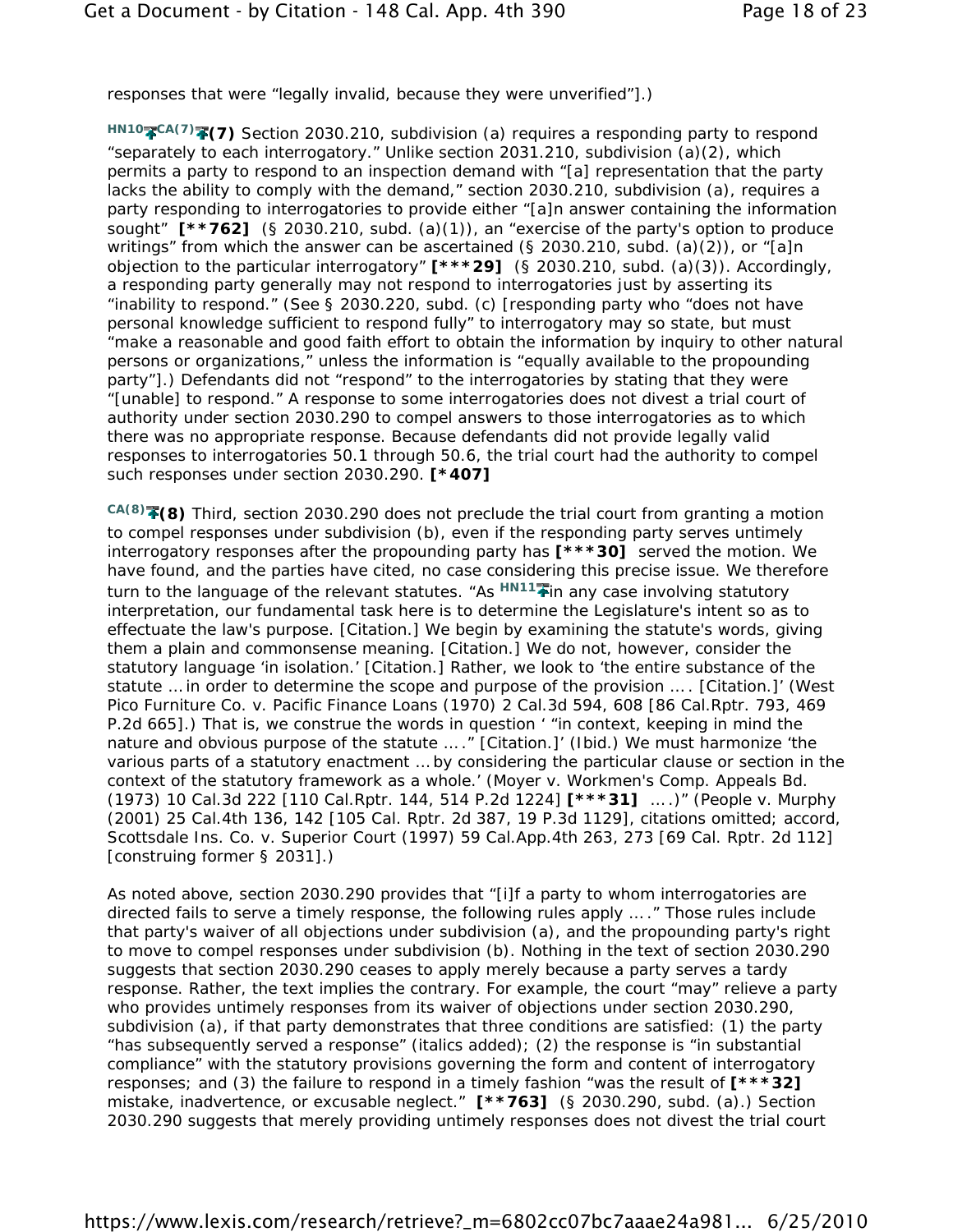of its authority under that section.

This construction is supported by the manner in which section 2030.290 operates in conjunction with section 2030.300. If a party fails to serve a timely response to interrogatories, then under section 2030.290, subdivision (a), it waives all objections and the burden shifts to that party to demonstrate that it is entitled to relief from the waiver. In contrast, if the **[\*408]** party does serve a timely response—even if that response is deficient in some respect—then the responding party has the procedural protections afforded by section 2030.300. Under that section, the burden is on the propounding party to demonstrate that the response is inadequate or improper, and that the propounding party made a good faith attempt to "meet and confer." In addition, the propounding party has only 45 days to seek relief. Together, these two sections encourage parties to make reasonable discovery requests, to respond to discovery in a timely fashion, and to resolve their own disputes.

To accept **[\*\*\*33]** Klugman's interpretation would remove an important incentive for parties to respond to discovery in a timely fashion. Under Klugman's theory, a party to whom interrogatories were directed could wait until the hearing on a section 2030.290 motion was imminent, **13** then serve a set of evasive and incomplete responses, and thereby unilaterally deprive the trial court of authority to hear the motion. Even though the responding party had waived all objections to the discovery, the burden would shift to the propounding party, first to meet and confer, and then to demonstrate the impropriety of the responding party's responses. The statutory language does not suggest such a result.

## **FOOTNOTES**

**13** Though Klugman emphasizes that defendants served their untimely interrogatory responses before Sinaiko filed its motions, nothing in section 2030.290 suggests that there is any significance as to when after the due date the untimely responses are served. Under Klugman's theory, an untimely interrogatory response served the day before the hearing on a motion to compel responses would as effectively "render[] the relief sought in the motion[] moot" as, in this case, a belated response served the day before the motion was filed.

**[\*\*\*34]** *HN12* CA(9)<sup>2</sup> (9) Under section 2030.290, therefore, once a party has failed to serve timely interrogatory responses, the trial court has the authority to hear a propounding party's motion to compel responses under section 2030.290, subdivision (b), regardless of whether a party serves an untimely response. If a party fails to serve a timely response to interrogatories, then by operation of law, all objections that it could assert to those interrogatories are waived. (§ 2030.290, subd. (a).) Unless that party obtains relief from its waiver, the propounding party is entitled to move under subdivision (b) for an order compelling the response to which the propounding party is entitled—that is, a response without objection, and that substantially complies with the provisions governing the form (§ 2030.210) and completeness (§ 2030.220) of interrogatory responses.

The question we address is the extent of the trial court's *authority* under section 2030.290, subdivision (b), not whether relief should be granted in a particular case. If a party provides an untimely interrogatory response that does not contain objections and that sets forth legally valid responses to each interrogatory, the untimely **[\*\*\*35]** response might completely or substantially resolve **[\*409]** the issues raised by a motion to compel responses under section 2030.290. **[\*\*764]** Even in such cases, however, the trial court retains the authority to hear the motion. (See Cal. Rules of Court, rule 3.1030(a) ["The court may award sanctions under the Discovery Act in favor of a party who files a motion to compel discovery, even though … the requested discovery was provided to the moving party after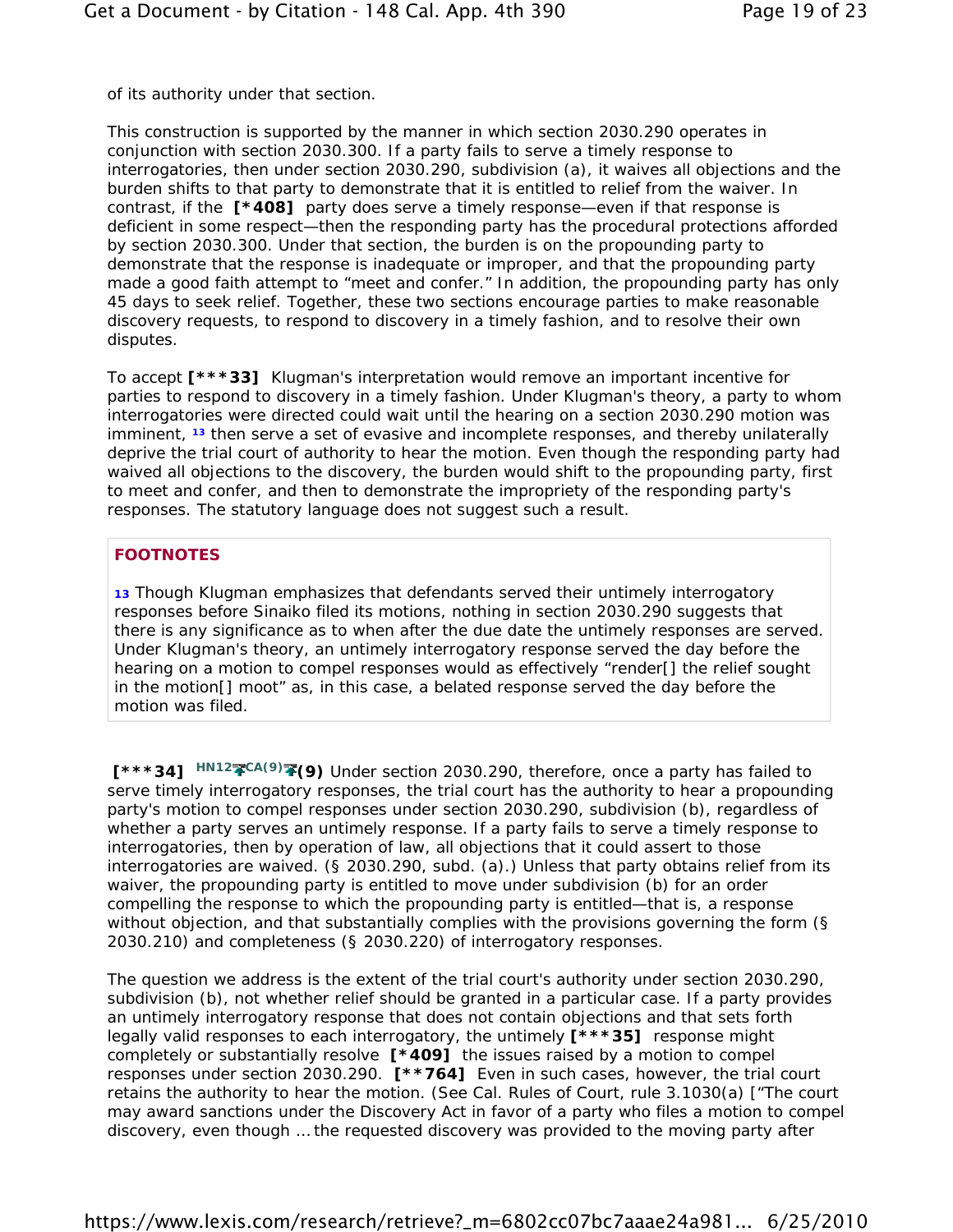the motion was filed"].) Whether a particular response does resolve satisfactorily the issues raised by a motion is a matter best determined by the trial court in the exercise of its discretion, based on the circumstances of the case. In many cases involving untimely responses, the propounding party will take the motion off calendar or narrow its scope to the issue of sanctions. If the propounding party proceeds with the motion, however, the trial court has the discretion to rule on the motion. The trial court might compel responses without objection if it finds no legally valid responses have been provided to one or more interrogatories; it might deny the motion to compel responses as essentially unnecessary, **[\*\*\*36]** in whole or in part, and just impose sanctions; it might treat the motion as one under section 2030.300 and either determine that further answers are required, **14** or order the propounding party to "meet and confer" (§ 2030.300, subd. (b)) and file a separate statement (Cal. Rules of Court, rule  $3.1020(a)(2)$ , (c)); or it might take the motion off calendar, thereby requiring the propounding party to file a motion under section 2030.300.

### **FOOTNOTES**

**14** Normally, to compel further responses, the trial court would need to find that the propounding party made an effort at informal resolution sufficient to satisfy the "meet and confer" requirement of section 2030.300, subdivision (b). Although the court rule requiring a separate statement on a motion to compel further responses (Cal. Rules of Court, rule 3.1020) would permit the trial court to continue or deny a motion to compel when no separate statement is provided, it does not limit a trial court's discretion to compel further answers notwithstanding the absence of a separate statement.

**[\*\*\*37]** *Deyo v. Kilbourne* (1978) 84 Cal. App. 3d 771 [149 Cal. Rptr. 499] (*Deyo*), relied upon by Klugman, is inapposite. In that case, which was decided under the Civil Discovery Act of 1957, plaintiff Deyo, a lawyer, sued and served interrogatories on a former client, Kilbourne, who represented himself. Because Kilbourne was seriously ill and in and out of the hospital for several months, Kilbourne did not respond to Deyo's interrogatories. Deyo moved to strike Kilbourne's answer based on Kilbourne's failure to respond. The trial court refused to strike Kilbourne's answer, but "directed Mr. Kilbourne to file answers by December 15, 1976." (84 Cal.App.3d at p. 778.) Kilbourne "filed" answers on December 15, but his responses "were clearly not *fully* responsive to the questions propounded." (*Ibid.*, italics added.) Deyo moved again to strike Kilbourne's answer. This time, the trial court struck Kilbourne's answer and entered judgment in favor of Deyo. Kilbourne appealed. (*Id.* at pp. 778–779.) The Court of Appeal reversed, holding that the trial court could not sanction Kilbourne for violating the order "to file answers by **[\*410]** December 15, 1976" **[\*\*\*38]** because Kilbourne had, in fact, filed answers by December 15, 1976. (*Id.* at pp. 797–798.)

As its facts and procedural posture indicate, *Deyo, supra*, 84 Cal. App. 3d 771, is not determinative as to whether the trial court in this case had authority to issue the April 26 Order. *Deyo* addressed a different issue. The trial court in *Deyo* had authority to issue its order compelling Kilbourne's responses to Deyo's interrogatories, and Kilbourne did not challenge that authority on appeal. Rather, the issue in *Deyo* was **[\*\*765]** whether the trial court exceeded its authority by imposing *sanctions* against Kilbourne for "violating" that order when, in fact, Kilbourne had complied. (*Id.* at p. 779 [defining issue as, "What sanctions are proper when a party fails to fully answer interrogatories?"].) As the *Deyo* court articulated its holding, "In November 1976, the court denied respondent's request for sanctions but directed appellant to file answers by December 15, 1976. Appellant complied with that order and, therefore, no sanctions under Section 2034, subdivision (b), of the Code of Civil Procedure were permissible." **[\*\*\*39]** (*Id.* at pp. 797–798.) *Deyo* thus stands for the unremarkable proposition that a party cannot be sanctioned for violating a discovery order that it did not, in fact, violate. That proposition has no bearing on whether the trial court in this case had the authority in the April 26 Order to compel responses. The trial court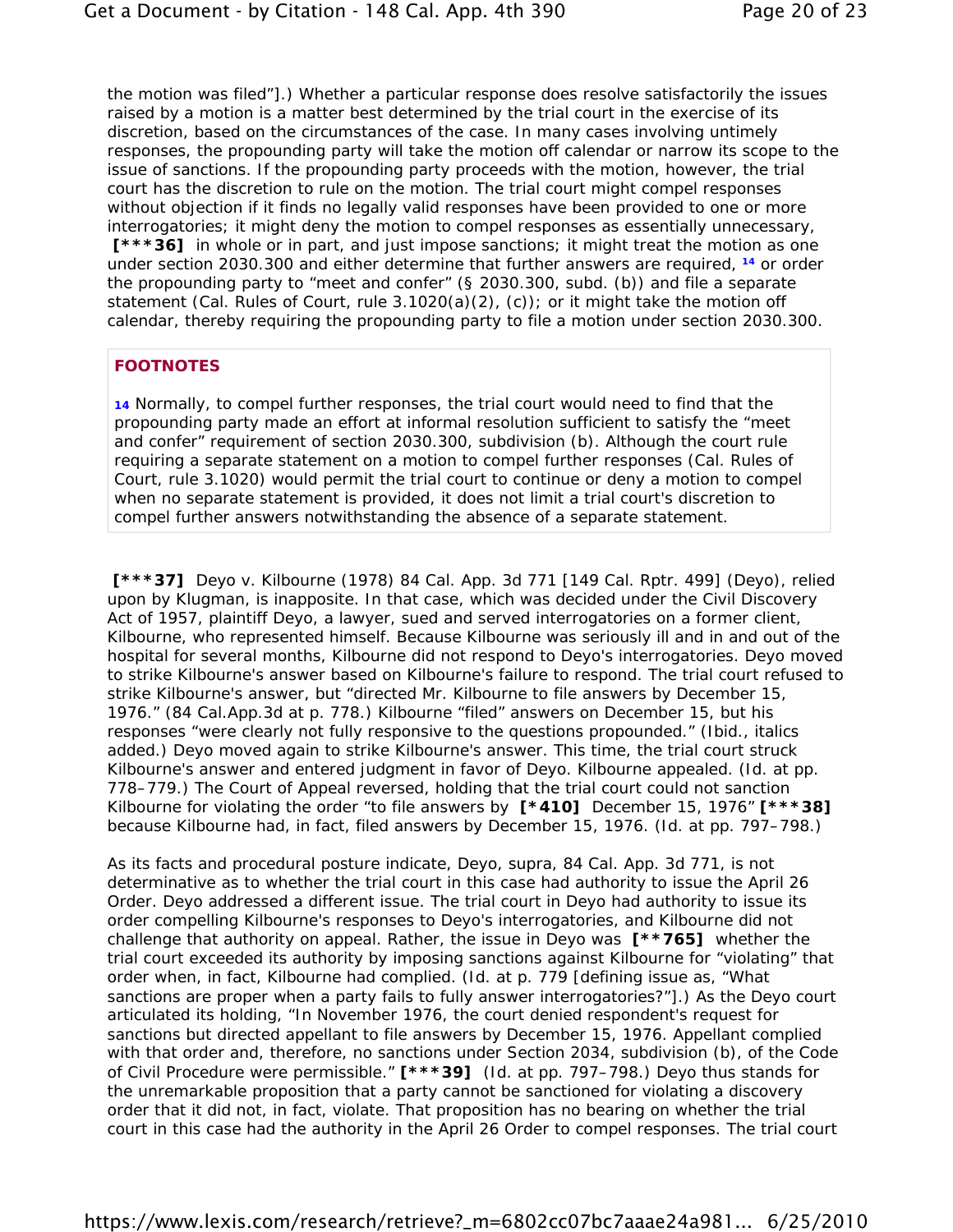did not, in its April 26 Order, issue the monetary sanction under review here. The trial court had authority to determine whether defendants complied with their statutory obligations.

*Deyo, supra*, 84 Cal. App. 3d 771, also does not preclude the monetary sanction for violating the April 26 Order imposed by the trial court in the September 2 Order. Unlike the defendant in *Deyo*, the defendants in this case did not do *anything* to comply with the trial court's order compelling responses to form interrogatories 50.1 through 50.6, even after the trial court overruled their demurrers, and failed to produce all of the documents the trial court ordered them to produce. Moreover, while Kilbourne's untimely interrogatory answers were "not fully responsive" (*id.* at p. 778), there is no indication **[\*\*\*40]** in *Deyo* that Kilbourne's responses were legally invalid, as defendants' statements of "inability to respond" to the interrogatories in this case. For these reasons, the trial court's September 2 Order awarding a monetary sanction against Klugman was not inconsistent with *Deyo*. (§ 2023.010, subd. (g); see *Laguna Auto Body v. Farmers Ins. Exchange, supra*, 231 Cal. App. 3d at p. 489 [affirming sanctions for violating order to compel responses under former § 2030, subd. (k) when belated interrogatory answers were "legally invalid" and trial court "could reasonably infer [the responding parties] were merely obstructing and delaying discovery"].) **[\*411]**

CA(10)<sup></sup> **(10)** We conclude that the trial court had the authority to grant Sinaiko's motion to compel interrogatory responses under section 2030.290, subdivision (b). The violation of that order could therefore properly serve as the basis for a monetary sanction pursuant to sections 2030.290, subdivision (c) and 2023.030.

### 2. *The award of a monetary sanction in the September 2 Order was not unauthorized.*

*CA(11)* **(11)** Klugman contends that the trial court lacked authority to award a monetary sanction in its September 2 Order because **[\*\*\*41]** Sinaiko failed to bring its motion for terminating sanctions within 45 days of defendants' interrogatory responses. <sup>*HN13*<sup>-</sup> The 45-</sup> day limit, however, applies only to motions to compel further responses to interrogatories under section 2030.300. (§ 2030.300, subd. (c).) Section 2030.290 contains no such limitation in either subdivision (b), permitting motions to compel answers, or subdivision (c), permitting sanctions for failure to obey a court order compelling answers. (See Weil & Brown, *supra*, ¶ 8:1138, p. 8F-59.) Nor does section 2023.040 contain a 45-day limit. Unlike section 2030.300, section 2023.040 requires only that a motion seeking sanctions for misuse of discovery "be supported by a **[\*\*766]** memorandum of points and authorities, and accompanied by a declaration setting forth facts supporting the amount of any monetary sanction sought."  $H N 14$ <sup>2</sup> CA(12)<sup>2</sup> (12) "When the Legislature uses materially different language in statutory provisions addressing the same subject or related subjects, the normal inference is that the Legislature intended a difference in meaning." (*People v. Trevino* (2001) 26 Cal.4th 237, 242 [109 Cal. Rptr. 2d 567, 27 P.3d 283].)

*CA(13)* **(13)** Klugman also argues that Sinaiko was required to "meet and confer" **[\*\*\*42]** prior to making the motion for terminating sanctions. *HN15* Although the "meet and confer" requirement is an express prerequisite to moving to compel further responses to interrogatories (§ 2030.300, subd. (b)) and inspection demands (§ 2031.310, subd. (b)(2)), no such requirement appears in the statutes permitting sanctions based on a party's violation of a court order compelling responses (§§ 2030.290, subd. (c), 2031.300, subd. (c)) or for misuse of discovery (§ 2023.040). **15** (See *Leach v. Superior Court* (1980) 111 Cal. App. 3d 902, 906 [169 Cal. Rptr. 42] ["meet and confer" requirement of Cal. Rules of Court, former rule 222.1 (now embodied in § 2030.300, subd. (b)) did not apply when propounding party sought order compelling responses to interrogatories and sanctions for responding party's failure to respond "within the statutorily permitted time"].)

## **FOOTNOTES**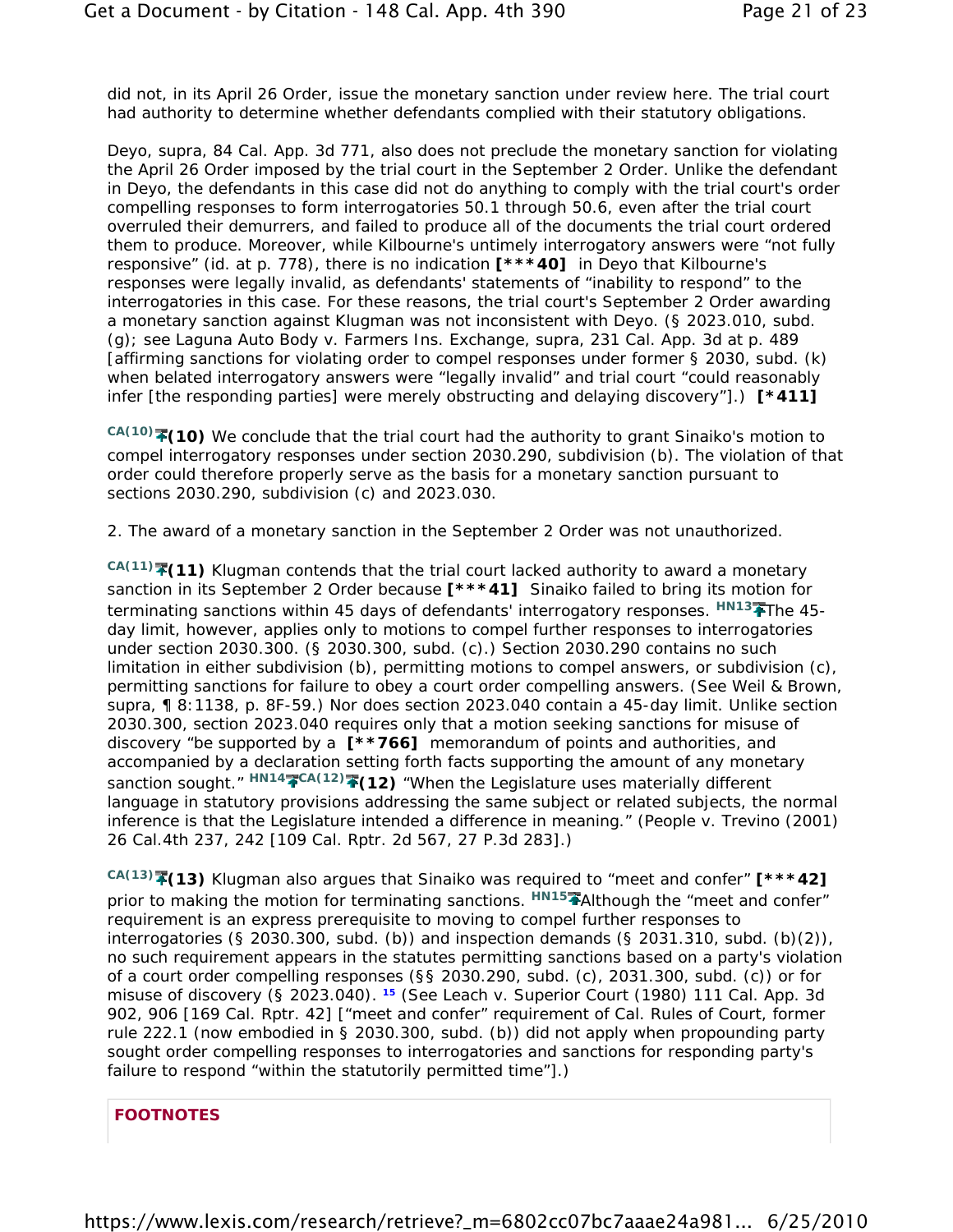**15** In his reply brief, Klugman recasts the "meet and confer" argument to contend that the amount of sanctions awarded was unreasonable because, had Sinaiko "engaged in the required meet and confer process," defendants "could have addressed" their violations of the April 26 Order. We will not speculate regarding what defendants "could" have done. Defendants *should* have complied with the trial court's order, and they failed to do so.

### **[\*412]**

**[\*\*\*43]** That Sinaiko was not required to meet and confer before seeking sanctions does not, as Klugman claims, make Sinaiko "the sole arbiter of what would … be deemed 'compliant' with the April 26, 2005 Order." As described above, defendants could have sought relief in the trial court from their waivers; such relief necessarily would have entailed a finding that defendants' responses substantially complied with defendants' discovery obligations. (§§ 2030.290, subd. (a)(1), 2031.300, subd. (a)(1).) In the alternative, if defendants believed that Sinaiko had asserted positions with respect to the April 26 Order that subjected defendants to "unwarranted annoyance" or "undue burden and expense," defendants could have moved for a protective order determining that defendants had complied with the April 26 Order. Such a motion would have been subject to the "meet and confer" process. (§§ 2030.090, subd. (a), 2031.060, subd. (a).) In any event, it was ultimately the trial court—not Sinaiko—which determined that defendants violated the April 26 Order.

Finally, Klugman makes the related arguments that the April 26 Order was ambiguous because it "purported to order Defendants to serve **[\*\*\*44]** [interrogatory] responses which they had already served," and exceeded the scope of the trial court's authority under sections 2030.290, subdivision (b) and 2031.300, subdivision (b), because an order compelling a response "cannot extend to govern the ultimate substance of any such response." The trial court's order, however, was not ambiguous. The trial court ordered defendants "to respond without objection and produce all documents within 20 days." This means exactly what it says: that defendants were to respond without objection, in conformance with the statutory provisions governing the form and content of responses, and to produce all documents **[\*\*767]** within 20 days. The trial court could not ascertain whether defendants had complied with the April 26 Order *except* with reference to the "ultimate substance" of defendants' responses. Here, Sinaiko reported to the trial court that, although defendants had provided some interrogatory responses, there was, in effect, no proper response to interrogatories 50.1 through 50.6. Moreover, as discussed, the trial court had the discretion to assess the adequacy of defendants' untimely responses upon a motion to compel responses under section **[\*\*\*45]** 2030.290. The trial court thus did not exceed its authority either by issuing the April 26 Order or by imposing sanctions for violating that order.

D. *The Trial Court Did Not Abuse Its Discretion In Concluding That Defendants Violated the April 26 Order***\***[NOT CERTIFIED FOR PUBLICATION]

## **FOOTNOTES**

**\*** See footnote, *ante*, page 390.

# **[\*413]**

## **DISPOSITION**

The trial court's September 2, 2005 order awarding a monetary sanction of \$ 8,786.36 against Steven M. Klugman is affirmed. No costs are awarded.